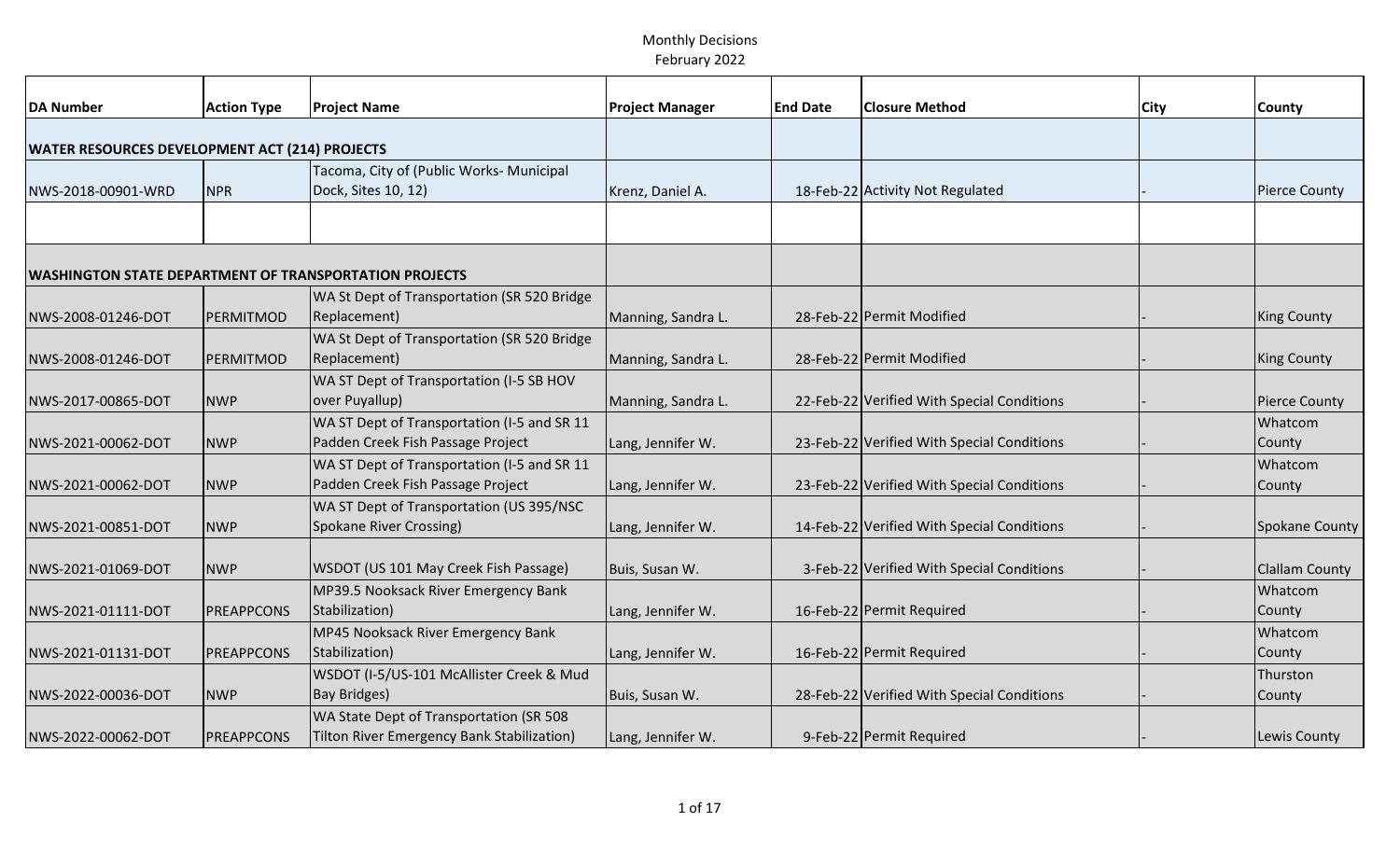| <b>DA Number</b>          | <b>Action Type</b> | <b>Project Name</b>                                            | <b>Project Manager</b>  | <b>End Date</b> | <b>Closure Method</b>                                         | <b>City</b> | <b>County</b>                 |
|---------------------------|--------------------|----------------------------------------------------------------|-------------------------|-----------------|---------------------------------------------------------------|-------------|-------------------------------|
|                           |                    |                                                                |                         |                 |                                                               |             |                               |
| <b>ALL OTHER PROJECTS</b> |                    |                                                                |                         |                 |                                                               |             |                               |
| NWS-2007-01140-AQ         | <b>SP</b>          | Lone Tree Oyster Co.                                           | Karvounis, Christian G. |                 | Withdrawn To Become A Letter Of<br>24-Feb-22 Permission (LOP) |             | <b>Grays Harbor</b><br>County |
| NWS-2007-01142-AQ         | <b>SP</b>          | Brady's Oysters Inc. (ABH Lease 1 & 2)                         | Rivera, Joseph N.       |                 | 24-Feb-22 Withdrawn By Applicant                              |             | <b>Grays Harbor</b><br>County |
| NWS-2007-01146-AQ         | <b>SP</b>          | Brady's Oysters                                                | Long, Timothy M.        |                 | 25-Feb-22 Withdrawn By Applicant                              |             | <b>Grays Harbor</b><br>County |
| NWS-2007-01160-AQ         | <b>LOP</b>         | Sound Shellfish Inc., Christenson Tidelands                    | Crosson, Steven B.      |                 | 23-Feb-22 Issued With Special Conditions                      |             | Thurston<br>County            |
| NWS-2007-01161-AQ         | <b>SP</b>          | Salty Dog Seafood Inc.                                         | Webb, Kylie M.          |                 | Withdrawn To Become A Letter Of<br>22-Feb-22 Permission (LOP) |             | Thurston<br>County            |
| NWS-2007-01180-AQ         | <b>SP</b>          | Bay Center Mariculture Co. dba Bay Center<br>Farms (Pacific 1) | FANNIN, IVAN W.         |                 | 7-Feb-22 Withdrawn For Lack Of Applicant Response             |             | <b>Pacific County</b>         |
| NWS-2007-01213-AQ         | <b>FOIAA</b>       | Jamestown S'Klallam Tribe--Clallam 1                           | Sanguinetti, Pamela A.  |                 | 1-Feb-22 Procedure Complete                                   |             | <b>Clallam County</b>         |
| NWS-2007-01224-AQ         | <b>PERMTRANS</b>   | Seattle Shellfish, LLC (Bogrand 25)                            | Romero, Mary R.         |                 | 22-Feb-22 Procedure Complete                                  |             | <b>Mason County</b>           |
| NWS-2007-01226-AQ         | LOP                | Arcadia Point Seafood (Loannisport Gold, LLC.<br>Lease)        | Rivera, Joseph N.       |                 | 8-Feb-22 Issued With Special Conditions                       |             | <b>Mason County</b>           |
| NWS-2007-01229-AQ         | PERMTRANS          | Seattle Shellfish LLC - Pruitt Lease                           | Romero, Mary R.         |                 | 17-Feb-22 Procedure Complete                                  |             | <b>Mason County</b>           |
| NWS-2007-01233-AQ         | <b>PERMTRANS</b>   | Seattle Shellfish, LLC (Bogrand 23)                            | Jacek, Christine M.     |                 | 22-Feb-22 Procedure Complete                                  |             | <b>Mason County</b>           |
| NWS-2007-01275-AQ         | SP                 | Little Skookum Shellfish Growers--Mason 2                      | Guy, Danette L.         |                 | 18-Feb-22 Withdrawn By Applicant                              |             | <b>Mason County</b>           |
| NWS-2007-01278-AQ         | <b>SP</b>          | Little Skookum Shellfish Growers LLC                           | Guy, Danette L.         |                 | 18-Feb-22 Withdrawn By Applicant                              |             | <b>Mason County</b>           |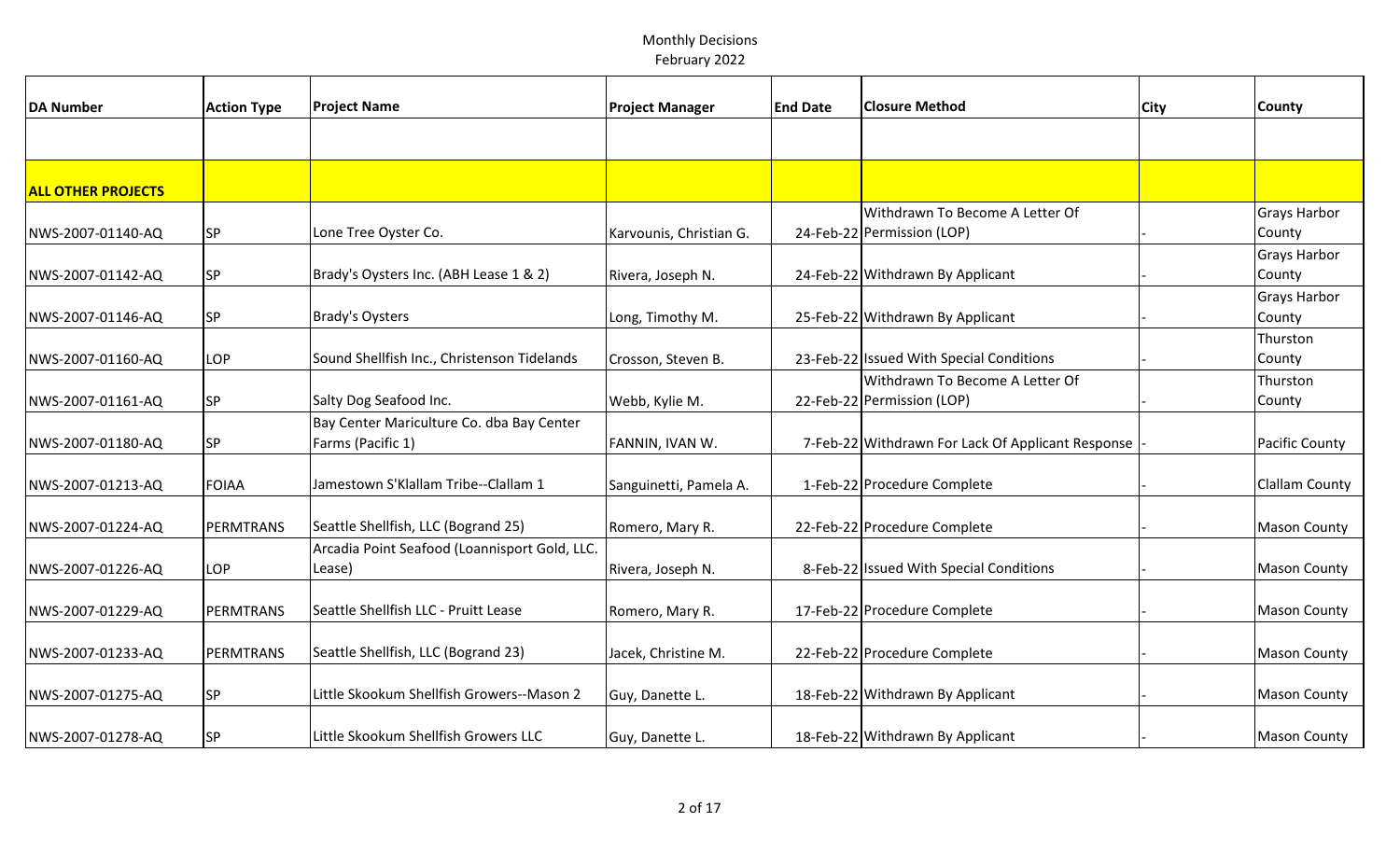| <b>DA Number</b>  | <b>Action Type</b> | <b>Project Name</b>                            | <b>Project Manager</b>  | <b>End Date</b> | <b>Closure Method</b>                    | <b>City</b> | <b>County</b>         |
|-------------------|--------------------|------------------------------------------------|-------------------------|-----------------|------------------------------------------|-------------|-----------------------|
|                   |                    |                                                |                         |                 |                                          |             |                       |
| NWS-2007-01294-AQ | LOP                | Arcadia Point Seafood - Wilson                 | Rivera, Joseph N.       |                 | 16-Feb-22 Issued With Special Conditions |             | <b>Mason County</b>   |
|                   |                    |                                                |                         |                 |                                          |             |                       |
| NWS-2007-01336-AQ | <b>SP</b>          | Seattle Shellfish LLC Allen Lease Totten Inlet | Schroeder, Christina L. |                 | 4-Feb-22 Withdrawn By Applicant          |             | <b>Mason County</b>   |
|                   |                    |                                                |                         |                 |                                          |             | Thurston              |
| NWS-2007-01403-AQ | LOP                | Taylor Shellfish, Pearson Lease                | FANNIN, IVAN W.         |                 | 2-Feb-22 Issued With Special Conditions  |             | County                |
| NWS-2007-01407-AQ | LOP                | Taylor Shellfish, Berglund Lease               | Fannin, Chelsea B.      |                 | 2-Feb-22 Issued With Special Conditions  |             | Thurston              |
|                   |                    |                                                |                         |                 |                                          |             | County<br>Jefferson   |
| NWS-2007-01416-AQ | LOP                | Taylor Shellfish-- Jefferson 4                 | Polley, Benjamin L.     |                 | 4-Feb-22 Issued With Special Conditions  |             | County                |
|                   |                    |                                                |                         |                 |                                          |             |                       |
| NWS-2007-01428-AQ | <b>SP</b>          | Herrold Fish and Oyster Company                | Biljan, Megan           |                 | 24-Feb-22 Withdrawn By Applicant         | Longbeach   | <b>Pacific County</b> |
|                   |                    |                                                |                         |                 |                                          |             |                       |
| NWS-2007-01429-AQ | SP                 | Herrold Fish and Oyster Company                | Cummings, Brielle K.    |                 | 24-Feb-22 Withdrawn By Applicant         |             | Pacific County        |
|                   |                    |                                                |                         |                 |                                          |             |                       |
| NWS-2007-01430-AQ | SP                 | Herrold Fish and Oyster Company                | Biljan, Megan           |                 | 24-Feb-22 Withdrawn By Applicant         |             | <b>Pacific County</b> |
|                   |                    |                                                |                         |                 |                                          |             |                       |
| NWS-2007-01431-AQ | <b>SP</b>          | <b>Herrold Fish and Oyster Company</b>         | Biljan, Megan           |                 | 24-Feb-22 Withdrawn By Applicant         |             | <b>Pacific County</b> |
|                   |                    |                                                |                         |                 |                                          |             |                       |
| NWS-2007-01432-AQ | SP                 | <b>Herrold Fish and Oyster Company</b>         | Cummings, Brielle K.    |                 | 24-Feb-22 Withdrawn By Applicant         |             | Pacific County        |
| NWS-2007-01442-AQ | SP                 | Pacific Shellfish Nahcotta LLC                 | GARNER, BRODY G.        |                 | 24-Feb-22 Withdrawn By Applicant         |             | <b>Pacific County</b> |
|                   |                    |                                                |                         |                 |                                          |             |                       |
| NWS-2007-01445-AQ | <b>SP</b>          | Pacific Shellfish Nahcotta LLC                 | GARNER, BRODY G.        |                 | 24-Feb-22 Withdrawn By Applicant         |             | <b>Pacific County</b> |
|                   |                    |                                                |                         |                 |                                          |             |                       |
| NWS-2007-01453-AQ | LOP                | Wiegardt & Sons Inc.                           | FANNIN, IVAN W.         |                 | 15-Feb-22 Issued With Special Conditions |             | Pacific County        |
|                   |                    |                                                |                         |                 |                                          |             |                       |
| NWS-2007-01463-AQ | LOP                | Long Island Oyster Co.--Pacific 4              | Polley, Benjamin L.     |                 | 3-Feb-22 Issued With Special Conditions  |             | Pacific County        |
|                   |                    |                                                |                         |                 | Withdrawn To Become A Letter Of          |             |                       |
| NWS-2007-01465-AQ | SP                 | Long Island Oyster Co.--Pacific 6              | Long, Timothy M.        |                 | 25-Feb-22 Permission (LOP)               |             | <b>Pacific County</b> |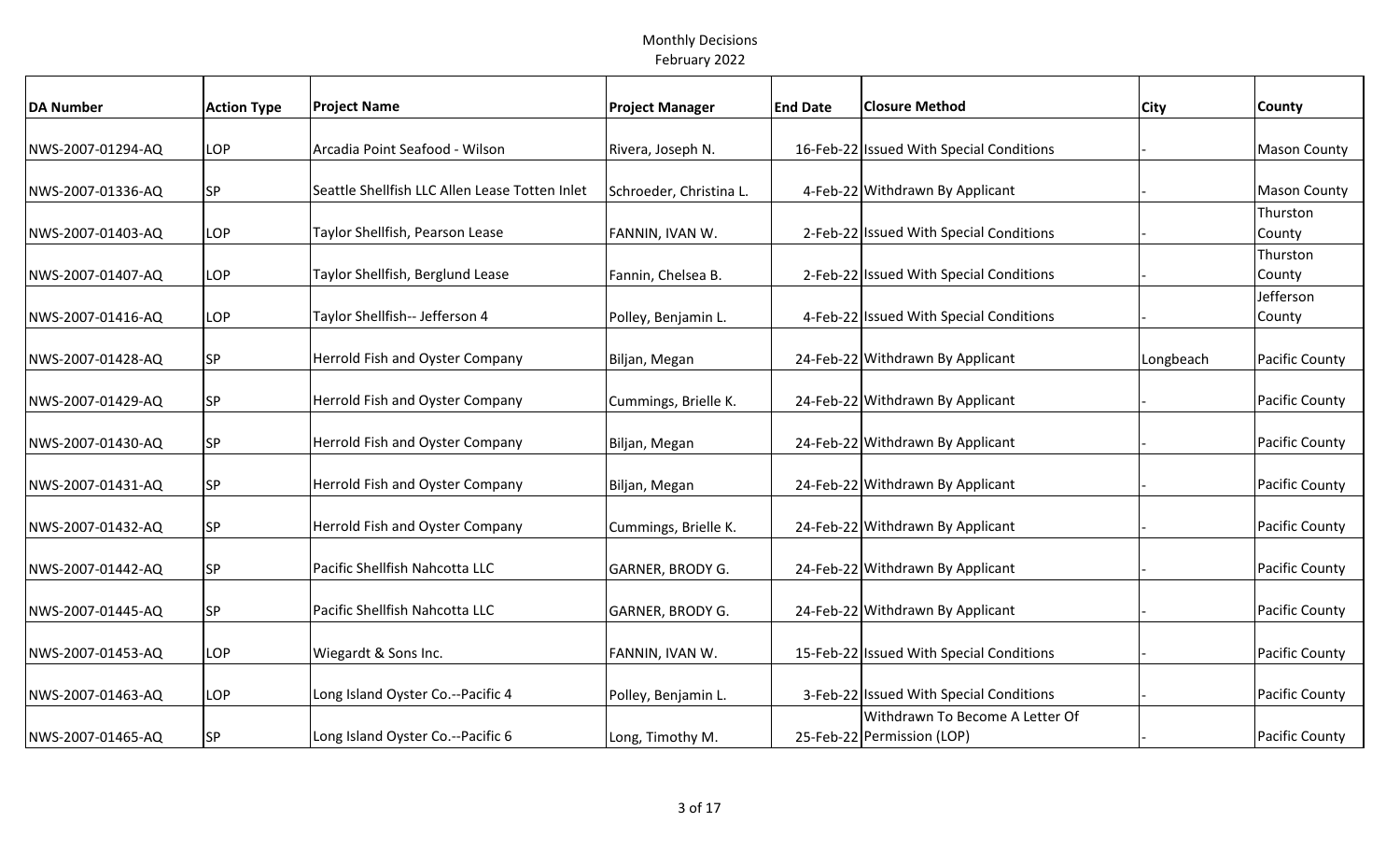| <b>DA Number</b>  | <b>Action Type</b> | <b>Project Name</b>                                               | <b>Project Manager</b> | <b>End Date</b> | <b>Closure Method</b>                           | <b>City</b> | <b>County</b>         |
|-------------------|--------------------|-------------------------------------------------------------------|------------------------|-----------------|-------------------------------------------------|-------------|-----------------------|
|                   |                    | Dan Driscoll dba Oysterville Sea Farms--Pacific                   |                        |                 | Withdrawn Due To No Permit Required             |             |                       |
| NWS-2007-01477-AQ | <b>SP</b>          |                                                                   | Polley, Benjamin L.    | 2-Feb-22 (NPR)  |                                                 |             | <b>Pacific County</b> |
|                   |                    | Dan Driscoll dba Oysterville Sea Farms--Pacific                   |                        |                 | Withdrawn Due To No Permit Required             |             |                       |
| NWS-2007-01479-AQ | <b>SP</b>          |                                                                   | Polley, Benjamin L.    | 2-Feb-22 (NPR)  |                                                 |             | Pacific County        |
|                   |                    | Dan Driscoll dba Oysterville Sea Farms--Pacific                   |                        |                 | Withdrawn Due To No Permit Required             |             |                       |
| NWS-2007-01480-AQ | <b>SP</b>          |                                                                   | Polley, Benjamin L.    | 2-Feb-22 (NPR)  |                                                 |             | Pacific County        |
|                   |                    | Dan Driscoll dba Oysterville Sea Farms--Pacific                   |                        |                 | Withdrawn Due To No Permit Required             |             |                       |
| NWS-2007-01481-AQ | <b>SP</b>          |                                                                   | Polley, Benjamin L.    | 2-Feb-22 (NPR)  |                                                 |             | <b>Pacific County</b> |
|                   |                    | Dan Driscoll dba Oysterville Sea Farms--Pacific                   |                        |                 | Withdrawn Due To No Permit Required             |             |                       |
| NWS-2007-01482-AQ | <b>SP</b>          | 6                                                                 | Polley, Benjamin L.    | 2-Feb-22 (NPR)  |                                                 |             | <b>Pacific County</b> |
|                   |                    |                                                                   |                        |                 |                                                 |             |                       |
| NWS-2007-01505-AQ | <b>NWP</b>         | Station House Oyster Co.--Project 9                               | Long, Timothy M.       |                 | 8-Feb-22 Verified With Special Conditions       |             | <b>Pacific County</b> |
|                   |                    |                                                                   |                        |                 |                                                 |             |                       |
| NWS-2007-01506-AQ | <b>SP</b>          | Pacific Shellfish Nahcotta LLC                                    | Cummings, Brielle K.   |                 | 24-Feb-22 Withdrawn By Applicant                |             | Pacific County        |
|                   |                    |                                                                   |                        |                 |                                                 |             | <b>Grays Harbor</b>   |
| NWS-2007-01519-AQ | <b>SP</b>          | <b>Brady's Oysters</b>                                            | Rivera, Joseph N.      |                 | 24-Feb-22 Withdrawn By Applicant                |             | County                |
|                   |                    |                                                                   |                        |                 |                                                 |             |                       |
| NWS-2007-01547-AQ | LOP                | Eagle Rock Shellfish (parcel #32426-21-70997) Dailey, Samantha J. |                        |                 | 10-Feb-22 Issued With Special Conditions        |             | Mason County          |
|                   |                    |                                                                   |                        |                 |                                                 |             |                       |
| NWS-2007-01580-AQ | PERMTRANS          | Seattle Shellfish, LLC (Snyder Lease)                             | Sherman, Benjamin C.   |                 | 22-Feb-22 Procedure Complete                    |             | <b>Mason County</b>   |
|                   |                    | Priority 3.4 J&G Gunstone Clams, Inc., Olson-                     |                        |                 |                                                 |             | Jefferson             |
| NWS-2008-00247-AQ | LOP                | Kilisut Harbor                                                    | Payne, Aric J.         |                 | 16-Feb-22 Issued With Special Conditions        |             | County                |
|                   |                    | J.J. Brenner Oyster Company - Roundtree                           |                        |                 |                                                 |             |                       |
| NWS-2008-00509-AQ | LOP                | Leases                                                            | Bunch, Jordan A.       |                 | 10-Feb-22 Withdrawn To Become A Standard Permit |             | Mason County          |
|                   |                    |                                                                   |                        |                 |                                                 |             |                       |
| NWS-2008-00519-AQ | LOP                | <b>Taylor Shellfish</b>                                           | Webb, Kylie M.         |                 | 11-Feb-22 Issued With Special Conditions        |             | <b>Mason County</b>   |
|                   |                    | Priority 3.2 J&G Gunstone Clams, Inc. - DNR                       |                        |                 |                                                 |             |                       |
| NWS-2008-00555-AQ | LOP                | lease 20-A09868 Goose Spit                                        | Payne, Aric J.         |                 | 17-Feb-22 Issued With Special Conditions        |             | Clallam County        |
|                   |                    | Priority 3.3 J&G Gunstone Clams, Inc. Fennerly                    |                        |                 |                                                 |             |                       |
| NWS-2008-00556-AQ | LOP                | Beach, Bluffs                                                     | Payne, Aric J.         |                 | 17-Feb-22 Issued With Special Conditions        |             | Clallam County        |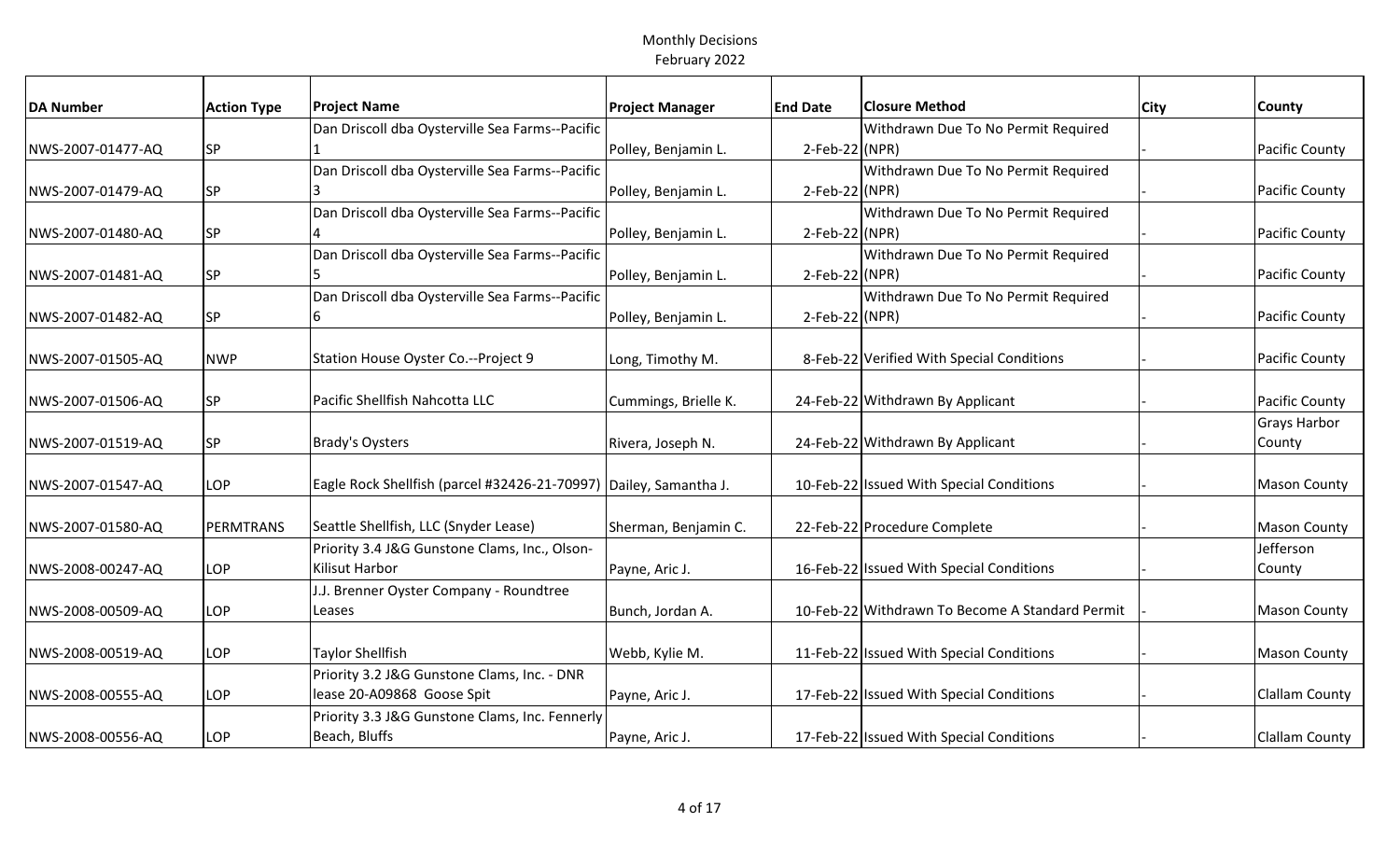| <b>DA Number</b>  | <b>Action Type</b> | <b>Project Name</b>                            | <b>Project Manager</b>  | <b>End Date</b> | <b>Closure Method</b>                    | City | <b>County</b>         |
|-------------------|--------------------|------------------------------------------------|-------------------------|-----------------|------------------------------------------|------|-----------------------|
|                   |                    | Priority 1.5 J&G Gunstone Clams, Inc.          |                         |                 |                                          |      |                       |
| NWS-2008-00557-AQ | LOP                | <b>Hardwick Point</b>                          | Payne, Aric J.          |                 | 18-Feb-22 Issued With Special Conditions |      | <b>Clallam County</b> |
|                   |                    | Priority 3.1 J&G Gunstone Clams, Inc. DBLC-    |                         |                 |                                          |      |                       |
| NWS-2008-00558-AQ | LOP                | <b>Bellis</b>                                  | Payne, Aric J.          |                 | 18-Feb-22 Issued With Special Conditions |      | <b>Clallam County</b> |
|                   |                    | Priority 1.4 J&G Gunstone Clams, Inc. Log      |                         |                 |                                          |      |                       |
| NWS-2008-00559-AQ | LOP                | Dump                                           | Schroeder, Christina L. |                 | 24-Feb-22 Issued With Special Conditions |      | <b>Clallam County</b> |
|                   |                    | Priority 1.2 J&G Gunstone Clams, Inc. - Fulton |                         |                 |                                          |      | Jefferson             |
| NWS-2008-00561-AQ | <b>LOP</b>         | Creek                                          | Schroeder, Christina L. |                 | 9-Feb-22 Issued With Special Conditions  |      | County                |
|                   |                    | Priority 2.2 J&G Gunstone Clams, Inc. SeaKota- |                         |                 |                                          |      | Jefferson             |
| NWS-2008-00564-AQ | LOP                | Powerhouse                                     | Schroeder, Christina L. |                 | 24-Feb-22 Issued With Special Conditions |      | County                |
|                   |                    | Priority 3.5 J&G Gunstone Clams, Inc. KRA-     |                         |                 |                                          |      | Jefferson             |
| NWS-2008-00565-AQ | <b>LOP</b>         | Fairmont                                       | Schroeder, Christina L. |                 | 25-Feb-22 Issued With Special Conditions |      | County                |
|                   |                    | Priority 1.6 J&G Gunstone Clams, Inc. Kalset   |                         |                 | Withdrawn To Become A Letter Of          |      | Jefferson             |
| NWS-2008-00566-AQ | <b>SP</b>          | Point                                          | Schroeder, Christina L. |                 | 3-Feb-22 Permission (LOP)                |      | County                |
|                   |                    | Priority 1.6 J&G Gunstone Clams, Inc. Kalset   |                         |                 |                                          |      | Jefferson             |
| NWS-2008-00566-AQ | LOP                | Point                                          | Schroeder, Christina L. |                 | 11-Feb-22 Issued With Special Conditions |      | County                |
|                   |                    | Priority 3.6 J&G Gunstone Clams, Inc.          |                         |                 |                                          |      | Jefferson             |
| NWS-2008-00567-AQ | <b>LOP</b>         | <b>Diamond Point</b>                           | Schroeder, Christina L. |                 | 25-Feb-22 Issued With Special Conditions |      | County                |
|                   |                    | Priority 1.9 J&G Gunstone Clams, Inc.          |                         |                 |                                          |      |                       |
| NWS-2008-00568-AQ | LOP                | Schoolhouse Point                              | Schroeder, Christina L. |                 | 18-Feb-22 Issued With Special Conditions |      | <b>Clallam County</b> |
|                   |                    | Priority 2.1 J&G Gunstone Clams, Inc.          |                         |                 |                                          |      |                       |
| NWS-2008-00569-AQ | LOP                | <b>Burroughs Flat</b>                          | Payne, Aric J.          |                 | 18-Feb-22 Issued With Special Conditions |      | <b>Clallam County</b> |
|                   |                    |                                                |                         |                 |                                          |      | Thurston              |
| NWS-2009-00665-AQ | LOP                | Seattle Shellfish LLC                          | Payne, Aric J.          |                 | 1-Feb-22 Issued With Special Conditions  |      | County                |
|                   |                    |                                                |                         |                 |                                          |      | Thurston              |
| NWS-2009-00668-AQ | <b>LOP</b>         | Seattle Shellfish LLC                          | Payne, Aric J.          |                 | 1-Feb-22 Issued With Special Conditions  |      | County                |
|                   |                    |                                                |                         |                 |                                          |      | Thurston              |
| NWS-2009-00669-AQ | LOP                | Seattle Shellfish LLC                          | Payne, Aric J.          |                 | 1-Feb-22 Issued With Special Conditions  |      | County                |
|                   |                    |                                                |                         |                 |                                          |      | Thurston              |
| NWS-2009-00700-AQ | LOP                | Seattle Shellfish LLC                          | Payne, Aric J.          |                 | 1-Feb-22 Issued With Special Conditions  |      | County                |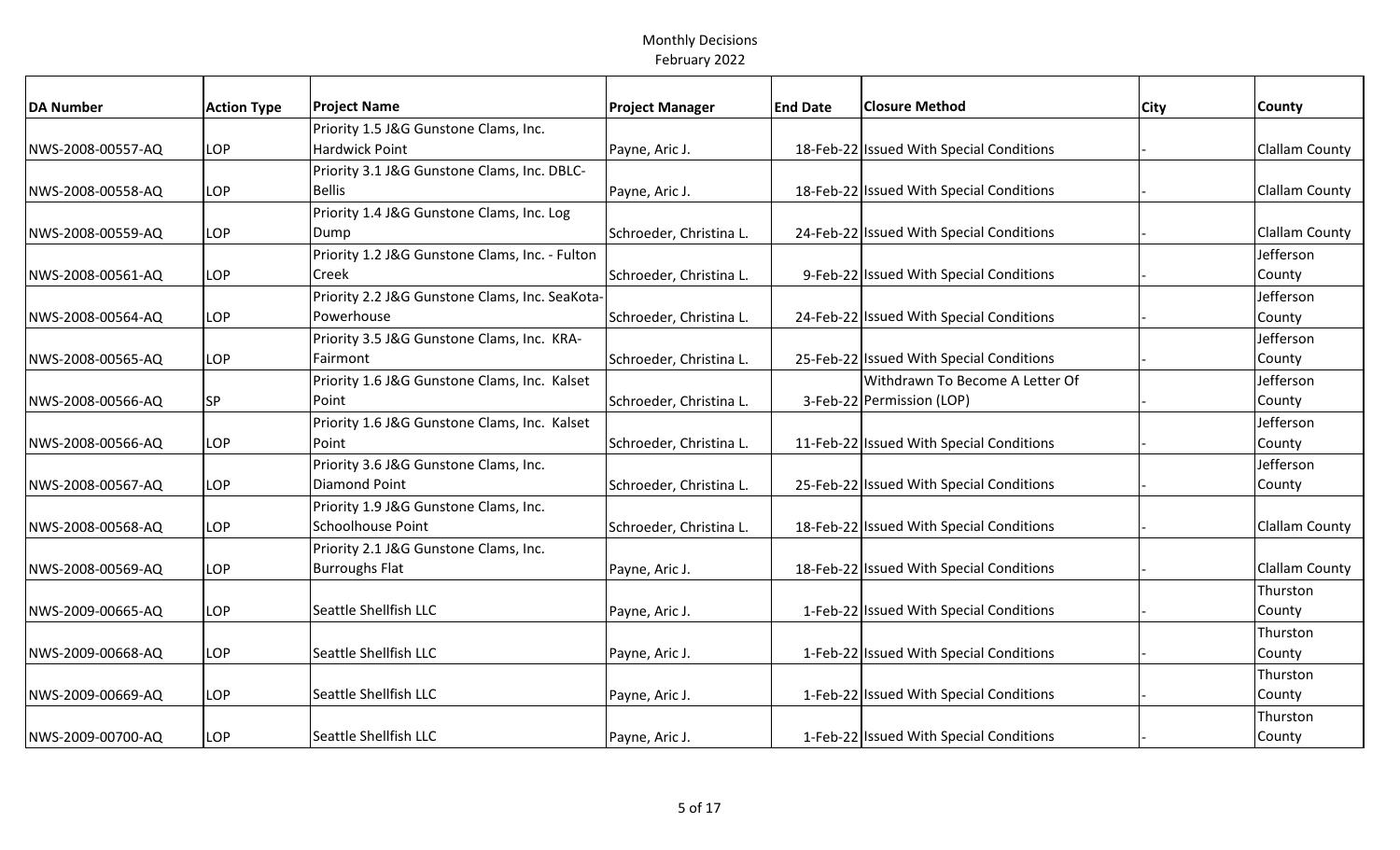| <b>DA Number</b>  | <b>Action Type</b> | <b>Project Name</b>                         | <b>Project Manager</b>  | <b>End Date</b> | <b>Closure Method</b>                    | <b>City</b>   | <b>County</b>         |
|-------------------|--------------------|---------------------------------------------|-------------------------|-----------------|------------------------------------------|---------------|-----------------------|
|                   |                    |                                             |                         |                 |                                          |               | Thurston              |
| NWS-2009-00703-AQ | <b>LOP</b>         | Seattle Shellfish LLC (Hughes Lease)        | Fannin, Chelsea B.      |                 | 22-Feb-22 Issued With Special Conditions |               | County                |
|                   |                    |                                             |                         |                 |                                          |               | Thurston              |
| NWS-2009-00705-AQ | LOP                | Seattle Shellfish LLC                       | Payne, Aric J.          |                 | 1-Feb-22 Issued With Special Conditions  |               | County                |
| NWS-2009-00831    | <b>UNAUTHACT</b>   | Simpson, Gary Michael                       | Sanguinetti, Pamela A.  |                 | 18-Feb-22 No Further Action              | Normandy Park | <b>King County</b>    |
|                   |                    |                                             |                         |                 |                                          |               |                       |
| NWS-2009-01269-AQ | <b>SP</b>          | Pacific Shellfish Nahcotta LLC              | Finn, Fairfax K.        |                 | 25-Feb-22 Withdrawn By Applicant         |               | Pacific County        |
|                   |                    |                                             |                         |                 |                                          |               |                       |
| NWS-2009-01271-AQ | <b>SP</b>          | Coast Seafoods Company                      | Finn, Fairfax K.        |                 | 25-Feb-22 Withdrawn By Applicant         |               | <b>Pacific County</b> |
|                   |                    |                                             |                         |                 |                                          |               |                       |
| NWS-2009-01277-AQ | <b>SP</b>          | Pacific Shellfish Nahcotta LLC              | Finn, Fairfax K.        |                 | 25-Feb-22 Withdrawn By Applicant         |               | <b>Pacific County</b> |
|                   |                    | Pacific Shellfish Grays Harbor, LLC (Grays  |                         |                 |                                          |               | <b>Grays Harbor</b>   |
| NWS-2009-01348-AQ | LOP                | Harbor-Campbell Lease)                      | Bunch, Jordan A.        |                 | 8-Feb-22 Issued With Special Conditions  |               | County                |
|                   |                    |                                             |                         |                 | Withdrawn To Become A Letter Of          |               |                       |
| NWS-2009-01353-AQ | <b>SP</b>          | Long Island Oyster Co. Inc.                 | Long, Timothy M.        |                 | 25-Feb-22 Permission (LOP)               |               | <b>Pacific County</b> |
|                   |                    |                                             |                         |                 | Withdrawn To Become A Letter Of          |               |                       |
| NWS-2009-01355-AQ | <b>SP</b>          | Long Island Oyster Co. Inc.                 | Long, Timothy M.        |                 | 25-Feb-22 Permission (LOP)               |               | <b>Pacific County</b> |
|                   |                    |                                             |                         |                 |                                          |               | Thurston              |
| NWS-2009-01400-AQ | LOP                | Sound Shellfish Co Inc - Ziegler Lease      | Crosson, Steven B.      |                 | 17-Feb-22 Issued With Special Conditions |               | County                |
| NWS-2009-01464    | LOP                | Long Island Oyster Co.                      | Polley, Benjamin L.     |                 | 3-Feb-22 Issued With Special Conditions  |               | <b>Pacific County</b> |
|                   |                    |                                             |                         |                 |                                          |               |                       |
| NWS-2009-01467    | <b>LOP</b>         | Long Island Oyster Co.                      | Polley, Benjamin L.     |                 | 3-Feb-22 Issued With Special Conditions  |               | <b>Pacific County</b> |
|                   |                    |                                             |                         |                 | Withdrawn To Become A Letter Of          |               |                       |
| NWS-2009-01520-AQ | <b>SP</b>          | Long Island Oyster Co. Inc.                 | Long, Timothy M.        |                 | 25-Feb-22 Permission (LOP)               |               | Pacific County        |
|                   |                    |                                             |                         |                 |                                          |               | <b>Grays Harbor</b>   |
| NWS-2010-00079-AQ | <b>SP</b>          | Brady's Oysters Inc.                        | Rivera, Joseph N.       |                 | 25-Feb-22 Withdrawn By Applicant         |               | County                |
|                   |                    | Priority 1.8 J & G Gunstone Clams Inc. KRA- |                         |                 |                                          |               | Jefferson             |
| NWS-2010-00382-AQ | LOP                | Quilcene                                    | Schroeder, Christina L. |                 | 1-Feb-22 Issued With Special Conditions  |               | County                |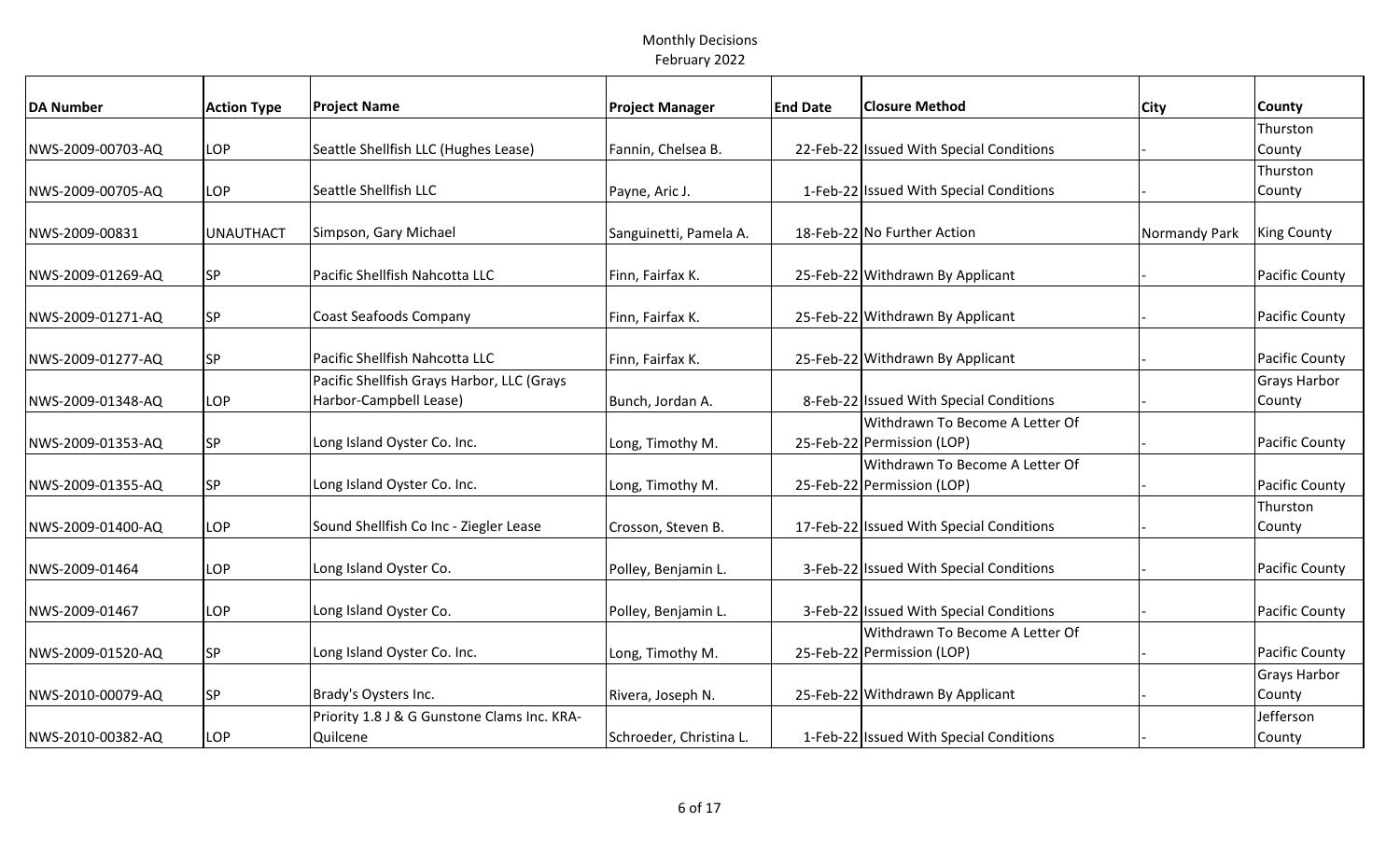| <b>Action Type</b> | <b>Project Name</b>                                                                                      | <b>Project Manager</b>                                                                                                                                                                                                                                                                                                                                                                                                                                                                                                                      | <b>End Date</b>                                                                                                                                                                                                                    | <b>Closure Method</b>           | City                                                                                                                                                                                                                                                                                                                                                                                                                                                                                                                                                                                                                                                                 | County                |
|--------------------|----------------------------------------------------------------------------------------------------------|---------------------------------------------------------------------------------------------------------------------------------------------------------------------------------------------------------------------------------------------------------------------------------------------------------------------------------------------------------------------------------------------------------------------------------------------------------------------------------------------------------------------------------------------|------------------------------------------------------------------------------------------------------------------------------------------------------------------------------------------------------------------------------------|---------------------------------|----------------------------------------------------------------------------------------------------------------------------------------------------------------------------------------------------------------------------------------------------------------------------------------------------------------------------------------------------------------------------------------------------------------------------------------------------------------------------------------------------------------------------------------------------------------------------------------------------------------------------------------------------------------------|-----------------------|
|                    | Priority 1.3 J & G Gunstone Clams Inc.                                                                   |                                                                                                                                                                                                                                                                                                                                                                                                                                                                                                                                             |                                                                                                                                                                                                                                    |                                 |                                                                                                                                                                                                                                                                                                                                                                                                                                                                                                                                                                                                                                                                      | Jefferson             |
| LOP                | Quilcene 1                                                                                               | Schroeder, Christina L.                                                                                                                                                                                                                                                                                                                                                                                                                                                                                                                     |                                                                                                                                                                                                                                    |                                 |                                                                                                                                                                                                                                                                                                                                                                                                                                                                                                                                                                                                                                                                      | County                |
|                    |                                                                                                          |                                                                                                                                                                                                                                                                                                                                                                                                                                                                                                                                             |                                                                                                                                                                                                                                    |                                 |                                                                                                                                                                                                                                                                                                                                                                                                                                                                                                                                                                                                                                                                      |                       |
| <b>SP</b>          | James, Adam (Hama Hama Oysters)                                                                          | Dailey, Samantha J.                                                                                                                                                                                                                                                                                                                                                                                                                                                                                                                         |                                                                                                                                                                                                                                    |                                 |                                                                                                                                                                                                                                                                                                                                                                                                                                                                                                                                                                                                                                                                      | <b>Mason County</b>   |
|                    |                                                                                                          |                                                                                                                                                                                                                                                                                                                                                                                                                                                                                                                                             |                                                                                                                                                                                                                                    | Withdrawn To Become A Letter Of |                                                                                                                                                                                                                                                                                                                                                                                                                                                                                                                                                                                                                                                                      |                       |
| <b>SP</b>          | Seattle Shellfish LLC, Hopkins Lease                                                                     | Sullivan, Roscoe L.                                                                                                                                                                                                                                                                                                                                                                                                                                                                                                                         |                                                                                                                                                                                                                                    |                                 |                                                                                                                                                                                                                                                                                                                                                                                                                                                                                                                                                                                                                                                                      | <b>Mason County</b>   |
|                    |                                                                                                          |                                                                                                                                                                                                                                                                                                                                                                                                                                                                                                                                             |                                                                                                                                                                                                                                    |                                 |                                                                                                                                                                                                                                                                                                                                                                                                                                                                                                                                                                                                                                                                      | Snohomish             |
| <b>FOIAA</b>       |                                                                                                          | Nadjkovic, Amanda N.                                                                                                                                                                                                                                                                                                                                                                                                                                                                                                                        |                                                                                                                                                                                                                                    |                                 | Monroe                                                                                                                                                                                                                                                                                                                                                                                                                                                                                                                                                                                                                                                               | County                |
|                    |                                                                                                          |                                                                                                                                                                                                                                                                                                                                                                                                                                                                                                                                             |                                                                                                                                                                                                                                    |                                 |                                                                                                                                                                                                                                                                                                                                                                                                                                                                                                                                                                                                                                                                      |                       |
|                    |                                                                                                          |                                                                                                                                                                                                                                                                                                                                                                                                                                                                                                                                             |                                                                                                                                                                                                                                    |                                 | <b>Friday Harbor</b>                                                                                                                                                                                                                                                                                                                                                                                                                                                                                                                                                                                                                                                 | San Juan County       |
|                    |                                                                                                          |                                                                                                                                                                                                                                                                                                                                                                                                                                                                                                                                             |                                                                                                                                                                                                                                    |                                 |                                                                                                                                                                                                                                                                                                                                                                                                                                                                                                                                                                                                                                                                      |                       |
|                    |                                                                                                          |                                                                                                                                                                                                                                                                                                                                                                                                                                                                                                                                             |                                                                                                                                                                                                                                    |                                 |                                                                                                                                                                                                                                                                                                                                                                                                                                                                                                                                                                                                                                                                      | <b>Kitsap County</b>  |
|                    |                                                                                                          |                                                                                                                                                                                                                                                                                                                                                                                                                                                                                                                                             |                                                                                                                                                                                                                                    |                                 |                                                                                                                                                                                                                                                                                                                                                                                                                                                                                                                                                                                                                                                                      | Thurston              |
|                    |                                                                                                          |                                                                                                                                                                                                                                                                                                                                                                                                                                                                                                                                             |                                                                                                                                                                                                                                    |                                 |                                                                                                                                                                                                                                                                                                                                                                                                                                                                                                                                                                                                                                                                      | County                |
|                    |                                                                                                          |                                                                                                                                                                                                                                                                                                                                                                                                                                                                                                                                             |                                                                                                                                                                                                                                    |                                 |                                                                                                                                                                                                                                                                                                                                                                                                                                                                                                                                                                                                                                                                      |                       |
|                    |                                                                                                          |                                                                                                                                                                                                                                                                                                                                                                                                                                                                                                                                             |                                                                                                                                                                                                                                    |                                 |                                                                                                                                                                                                                                                                                                                                                                                                                                                                                                                                                                                                                                                                      | <b>Mason County</b>   |
|                    |                                                                                                          |                                                                                                                                                                                                                                                                                                                                                                                                                                                                                                                                             |                                                                                                                                                                                                                                    |                                 |                                                                                                                                                                                                                                                                                                                                                                                                                                                                                                                                                                                                                                                                      |                       |
|                    |                                                                                                          |                                                                                                                                                                                                                                                                                                                                                                                                                                                                                                                                             |                                                                                                                                                                                                                                    |                                 |                                                                                                                                                                                                                                                                                                                                                                                                                                                                                                                                                                                                                                                                      | <b>Mason County</b>   |
|                    |                                                                                                          |                                                                                                                                                                                                                                                                                                                                                                                                                                                                                                                                             |                                                                                                                                                                                                                                    |                                 |                                                                                                                                                                                                                                                                                                                                                                                                                                                                                                                                                                                                                                                                      |                       |
|                    |                                                                                                          |                                                                                                                                                                                                                                                                                                                                                                                                                                                                                                                                             |                                                                                                                                                                                                                                    |                                 |                                                                                                                                                                                                                                                                                                                                                                                                                                                                                                                                                                                                                                                                      | <b>Pacific County</b> |
|                    |                                                                                                          |                                                                                                                                                                                                                                                                                                                                                                                                                                                                                                                                             |                                                                                                                                                                                                                                    |                                 |                                                                                                                                                                                                                                                                                                                                                                                                                                                                                                                                                                                                                                                                      | Pacific County        |
|                    |                                                                                                          |                                                                                                                                                                                                                                                                                                                                                                                                                                                                                                                                             |                                                                                                                                                                                                                                    |                                 |                                                                                                                                                                                                                                                                                                                                                                                                                                                                                                                                                                                                                                                                      |                       |
|                    |                                                                                                          |                                                                                                                                                                                                                                                                                                                                                                                                                                                                                                                                             |                                                                                                                                                                                                                                    |                                 |                                                                                                                                                                                                                                                                                                                                                                                                                                                                                                                                                                                                                                                                      | Pacific County        |
|                    |                                                                                                          |                                                                                                                                                                                                                                                                                                                                                                                                                                                                                                                                             |                                                                                                                                                                                                                                    |                                 |                                                                                                                                                                                                                                                                                                                                                                                                                                                                                                                                                                                                                                                                      |                       |
|                    |                                                                                                          |                                                                                                                                                                                                                                                                                                                                                                                                                                                                                                                                             |                                                                                                                                                                                                                                    |                                 |                                                                                                                                                                                                                                                                                                                                                                                                                                                                                                                                                                                                                                                                      | Pacific County        |
|                    |                                                                                                          |                                                                                                                                                                                                                                                                                                                                                                                                                                                                                                                                             |                                                                                                                                                                                                                                    |                                 |                                                                                                                                                                                                                                                                                                                                                                                                                                                                                                                                                                                                                                                                      |                       |
|                    |                                                                                                          |                                                                                                                                                                                                                                                                                                                                                                                                                                                                                                                                             |                                                                                                                                                                                                                                    |                                 |                                                                                                                                                                                                                                                                                                                                                                                                                                                                                                                                                                                                                                                                      | <b>Mason County</b>   |
|                    |                                                                                                          |                                                                                                                                                                                                                                                                                                                                                                                                                                                                                                                                             |                                                                                                                                                                                                                                    |                                 |                                                                                                                                                                                                                                                                                                                                                                                                                                                                                                                                                                                                                                                                      |                       |
|                    |                                                                                                          |                                                                                                                                                                                                                                                                                                                                                                                                                                                                                                                                             |                                                                                                                                                                                                                                    |                                 |                                                                                                                                                                                                                                                                                                                                                                                                                                                                                                                                                                                                                                                                      | <b>Mason County</b>   |
|                    | <b>SP</b><br>LOP<br>PERMITMOD<br>LOP<br>LOP<br><b>NWP</b><br><b>SP</b><br><b>SP</b><br>LOP<br>LOP<br>LOP | WA ST Dept of Fish and Wildlife<br>Westcott Bay Shellfish Company, LLC<br>Manke Lumber Co. Kitchen<br>Zimmerman Shellfish (PNB Farms Lease)<br>Seattle Shellfish (Totten Inlet-Bower)<br>Manke Lumber Co. North Shore<br>Station House Oyster (AQ) Proj. 1 - Willapa<br>Pacific Shellfish Nahcotta LLC<br>Pacific Shellfish Nahcotta LLC, Willapa-<br>Mansfield Private Lease<br>Pacific Shellfish Nahcotta LLC, Willapa-<br>Mansfield Private Lease<br>Goodro Shellfish, Harstine Island Shellfish<br>Farm<br>Intertidal Farms (Tan Lease) | Finn, Fairfax K.<br>Campellone, Estrella F.<br>Dailey, Samantha J.<br>Bunch, Jordan A.<br>Campellone, Estrella F.<br>Long, Timothy M.<br>Finn, Fairfax K.<br>Payne, Aric J.<br>Payne, Aric J.<br>Obra, Leanne E.<br>Payne, Aric J. |                                 | 10-Feb-22 Issued With Special Conditions<br>4-Feb-22 Issued With Special Conditions<br>2-Feb-22 Permission (LOP)<br>24-Feb-22 Procedure Complete<br>Withdrawn To Become A Letter Of<br>25-Feb-22 Permission (LOP)<br>2-Feb-22 Issued With Special Conditions<br>23-Feb-22 Permit Modified<br>14-Feb-22 Issued With Special Conditions<br>1-Feb-22 Issued With Special Conditions<br>18-Feb-22 Verified With Special Conditions<br>25-Feb-22 Withdrawn By Applicant<br>Withdrawn To Become A Letter Of<br>1-Feb-22 Permission (LOP)<br>1-Feb-22 Issued With Special Conditions<br>10-Feb-22 Issued With Special Conditions<br>9-Feb-22 Issued With Special Conditions | Olympia<br>Shelton    |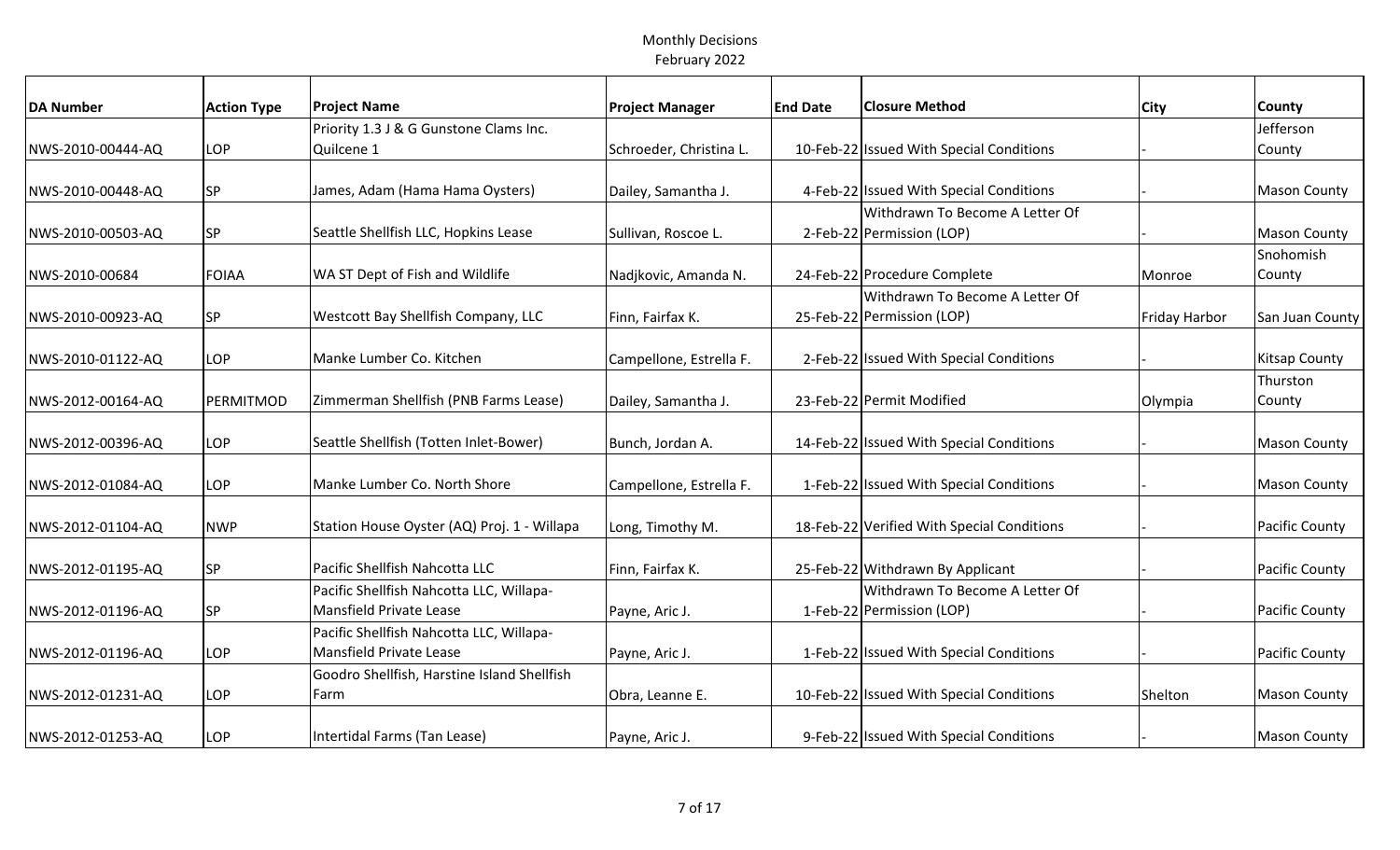| <b>DA Number</b>  | <b>Action Type</b> | <b>Project Name</b>                                         | <b>Project Manager</b>  | <b>End Date</b> | <b>Closure Method</b>                         | <b>City</b> | County               |
|-------------------|--------------------|-------------------------------------------------------------|-------------------------|-----------------|-----------------------------------------------|-------------|----------------------|
|                   |                    | Priority 1.7 J & G Gunstone Clams, Inc. Carr                |                         |                 |                                               |             | Jefferson            |
| NWS-2012-01270-AQ | LOP                | Point                                                       | Schroeder, Christina L. |                 | 14-Feb-22 Issued With Special Conditions      |             | County               |
|                   |                    | Priority 3.7 J & G Gunstone Clams, Inc. Eagle               |                         |                 |                                               |             | Jefferson            |
| NWS-2012-01272-AQ | LOP                | Creek                                                       | Schroeder, Christina L. |                 | 25-Feb-22 Issued With Special Conditions      |             | County               |
| NWS-2013-00026-AQ | <b>SP</b>          | Herrold, John O (aquaculture)                               | Biljan, Megan           |                 | 25-Feb-22 Withdrawn By Applicant              |             | Pacific County       |
|                   |                    |                                                             |                         |                 |                                               |             |                      |
| NWS-2013-00049-AQ | <b>SP</b>          | Herrold Fish and Oyster, Inc (aquaculture)                  | Biljan, Megan           |                 | 25-Feb-22 Withdrawn By Applicant              |             | Pacific County       |
| NWS-2013-01079-AQ | LOP                | Seattle Shellfish LLC (Wenzel Geoduck Farm)                 | Bunch, Jordan A.        |                 | 11-Feb-22 Issued With Special Conditions      |             | <b>Mason County</b>  |
|                   |                    | Padden, James (Padden Seafoods Ayock                        |                         |                 |                                               |             |                      |
| NWS-2014-00156    | <b>LOP</b>         | Shellfish Farm)                                             | Bunch, Jordan A.        |                 | 10-Feb-22 Issued With Special Conditions      |             | <b>Mason County</b>  |
| NWS-2014-00200    | <b>NWP</b>         | McKinley Paper Co (FKA Nippon Paper)                        | Sanguinetti, Pamela A.  |                 | 16-Feb-22 Verified Without Special Conditions |             | Clallam County       |
|                   |                    | Minterbrook Oyster Co (Minter Bay Shellfish                 |                         |                 |                                               |             |                      |
| NWS-2014-00589-AQ | <b>SP</b>          | Farm)                                                       | Sentner, Thomas F.      |                 | 4-Feb-22 Issued With Special Conditions       |             | <b>Pierce County</b> |
|                   |                    | Yakama Nation Fisheries (Underwood In-Lieu                  |                         |                 |                                               |             | Skamania             |
| NWS-2015-00158    | <b>COMPCERT</b>    | <b>Navigation Channel)</b>                                  | Carnes, Evan G.         |                 | 22-Feb-22 Procedure Complete                  |             | County               |
|                   |                    | Taylor Shellfish Farms (Mazanti North Bay                   |                         |                 |                                               |             |                      |
| NWS-2016-00527-AQ | LOP                | Shellfish Farm)                                             | Koskelo, Vera B.        |                 | 18-Feb-22 Issued With Special Conditions      |             | <b>Mason County</b>  |
|                   |                    | Patten, Kim (Patten's Clam Farm)                            |                         |                 | 28-Feb-22 Issued With Special Conditions      |             | Pacific County       |
| NWS-2016-01059-AQ | <b>SP</b>          |                                                             | Smith, Ronnie D.        |                 |                                               |             |                      |
| NWS-2017-00177-AQ | LOP                | Arcadia Point Seafood (Rossow Intertidal<br>Shellfish Farm) | Webb, Kylie M.          |                 | 2-Feb-22 Issued With Special Conditions       |             | <b>Mason County</b>  |
|                   |                    | Arcadia Point Seafood (Major Intertidal                     |                         |                 |                                               |             |                      |
| NWS-2017-00179-AQ | LOP                | Shellfish Farm)                                             | Rivera, Joseph N.       |                 | 2-Feb-22 Issued With Special Conditions       |             | <b>Mason County</b>  |
|                   |                    |                                                             |                         |                 | Withdrawn To Become A Letter Of               |             | Jefferson            |
| NWS-2017-00258-AQ | <b>SP</b>          | Broders Seafood, Discovery Bay Farm                         | FANNIN, IVAN W.         |                 | 16-Feb-22 Permission (LOP)                    |             | County               |
|                   |                    |                                                             |                         |                 |                                               |             |                      |
| NWS-2017-00296-AQ | LOP                | Sound Shellfish Co - Brewer Tidelands Lease                 | Crosson, Steven B.      |                 | 14-Feb-22 Issued With Special Conditions      |             | <b>Mason County</b>  |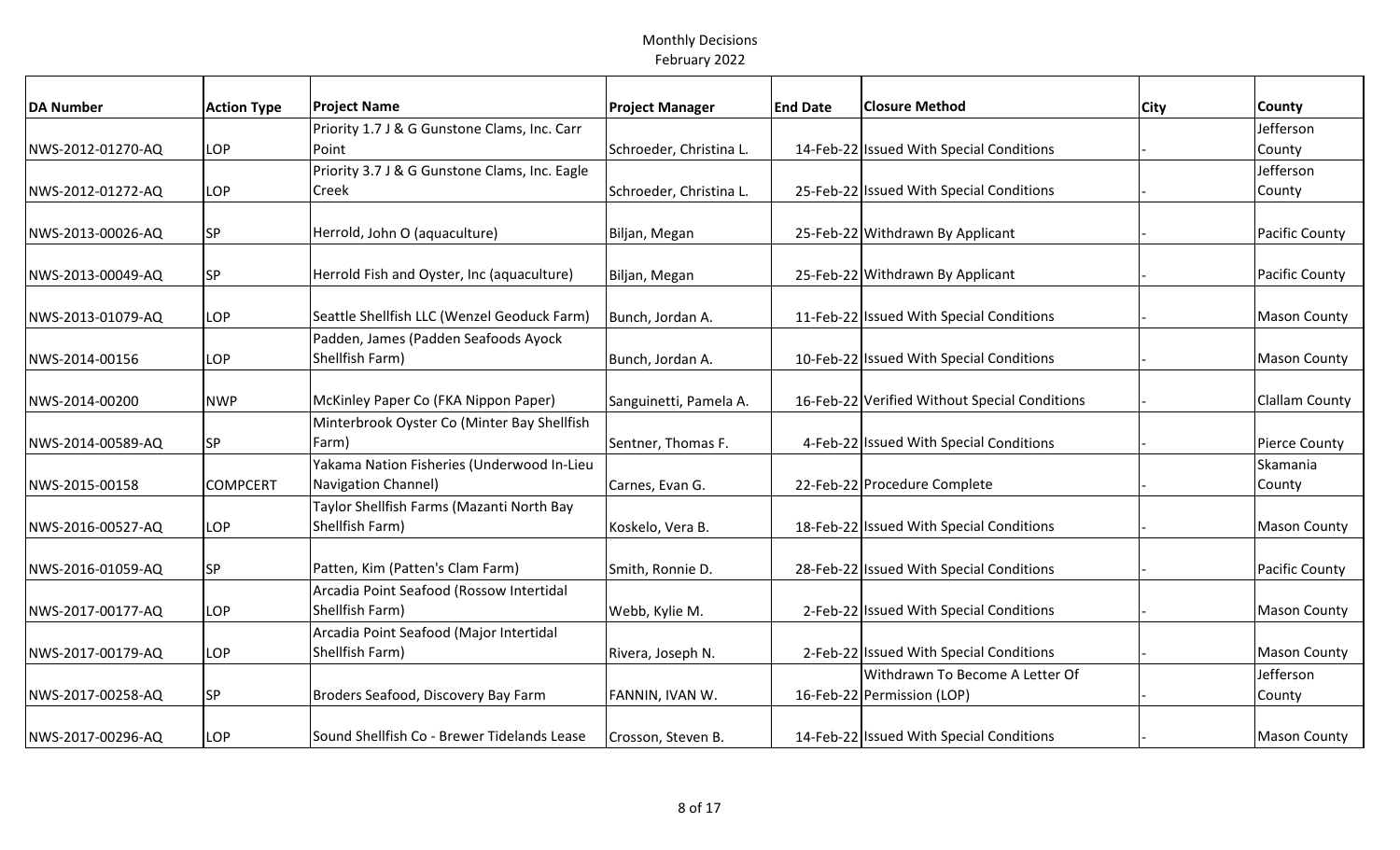| <b>DA Number</b>  | <b>Action Type</b> | <b>Project Name</b>                           | <b>Project Manager</b> | <b>End Date</b> | <b>Closure Method</b>                             | <b>City</b>   | <b>County</b>        |
|-------------------|--------------------|-----------------------------------------------|------------------------|-----------------|---------------------------------------------------|---------------|----------------------|
|                   |                    |                                               |                        |                 | Withdrawn To Become A Letter Of                   |               | Thurston             |
| NWS-2017-00510-AQ | <b>SP</b>          | Seattle Shellfish (Griffus Shellfish Farm)    | Bunch, Jordan A.       |                 | 4-Feb-22 Permission (LOP)                         |               | County               |
|                   |                    |                                               |                        |                 |                                                   |               | Thurston             |
| NWS-2017-00510-AQ | LOP                | Seattle Shellfish (Griffus Shellfish Farm)    | Bunch, Jordan A.       |                 | 22-Feb-22 Issued With Special Conditions          |               | County               |
| NWS-2017-00611-AQ | <b>LOP</b>         | Seattle Shellfish, LLC. (Barry Lease)         | Smith, Ronnie D.       |                 | 1-Feb-22 Issued With Special Conditions           |               | <b>Mason County</b>  |
|                   |                    | City of Renton (Rowing Center Float           |                        |                 |                                                   |               |                      |
| NWS-2018-00188    | PERMITMOD          | Maintenance & Reconfiguration                 | Carsner, James H.      |                 | 9-Feb-22 Extension of Time Authorized             |               | <b>King County</b>   |
|                   |                    | Central Puget Sound Transit Authority Sound   |                        |                 |                                                   |               |                      |
| NWS-2018-00440    | <b>NWP</b>         | Transit (Northgate to Lynnwood TC)            | Nadjkovic, Amanda N.   |                 | 10-Feb-22 Verified With Special Conditions        |               | <b>King County</b>   |
|                   |                    | Backholm, Bago, Sutich, and Yunker's Geoduck  |                        |                 |                                                   |               | Thurston             |
| NWS-2018-00698-AQ | LOP                | Aquaculture                                   | Obra, Leanne E.        |                 | 2-Feb-22 Issued With Special Conditions           |               | County               |
|                   |                    |                                               |                        |                 |                                                   |               |                      |
| NWS-2018-01112    | LOP                | Mizrahi Pier Replacement                      | Anderson, Colleen C.   |                 | 10-Feb-22 Issued With Special Conditions          |               | <b>King County</b>   |
|                   |                    | BCS Ventures LLC (Twin Pines Landing Lots 14- |                        |                 |                                                   |               |                      |
| NWS-2018-01208    | PERMITMOD          | 15 Joint-Use Pier and Boatlifts)              | Moore, David J.        |                 | 16-Feb-22 Extension of Time Authorized            |               | <b>Chelan County</b> |
|                   |                    |                                               |                        |                 |                                                   |               |                      |
| NWS-2019-00133    | <b>NWP</b>         | Feuerstein, Mark (buoy)                       | Krenz, Daniel A.       |                 | 24-Feb-22 Withdrawn By Applicant                  |               |                      |
|                   |                    | Pacific Environmental & Redevelopment Corp    |                        |                 |                                                   |               |                      |
| NWS-2019-00613    | <b>NWP</b>         | (Superlon Drainage Ditch)                     | Krenz, Daniel A.       |                 | 15-Feb-22 Verified With Special Conditions        |               | <b>Pierce County</b> |
| NWS-2019-00832    | <b>NWP</b>         | Wood, Steve (Pier and Ramp Repair)            | Casper, Jennifer P.    |                 | 24-Feb-22 Verified With Special Conditions        | <b>VAUGHN</b> | <b>Pierce County</b> |
|                   |                    | Bellingham, Port of (BCT Maintenance and      |                        |                 |                                                   |               | Whatcom              |
| NWS-2020-00204    | <b>NWP</b>         | Repairs)                                      | Perry, Randel J.       |                 | 25-Feb-22 Verified With Special Conditions        |               | County               |
|                   |                    |                                               |                        |                 |                                                   |               | Pend Oreille         |
| NWS-2020-00222    | <b>LOP</b>         | Smith, Cory (Dock)                            | Jordan, Dale J.        |                 | 18-Feb-22 Withdrawn                               |               | County               |
|                   |                    | Washington Department of Fish and Wildlife    |                        |                 |                                                   |               |                      |
| NWS-2020-00238    | <b>NWP</b>         | (Erosion Control)                             | Perry, Randel J.       |                 | 25-Feb-22 Verified With Special Conditions        |               | <b>Skagit County</b> |
|                   |                    | Crescent Bar Condominium Assoc (Parking       |                        |                 |                                                   |               |                      |
| NWS-2020-00310    | <b>NWP</b>         | Lot)                                          | Jordan, Dale J.        |                 | 1-Feb-22 Withdrawn For Lack Of Applicant Response |               | <b>Grant County</b>  |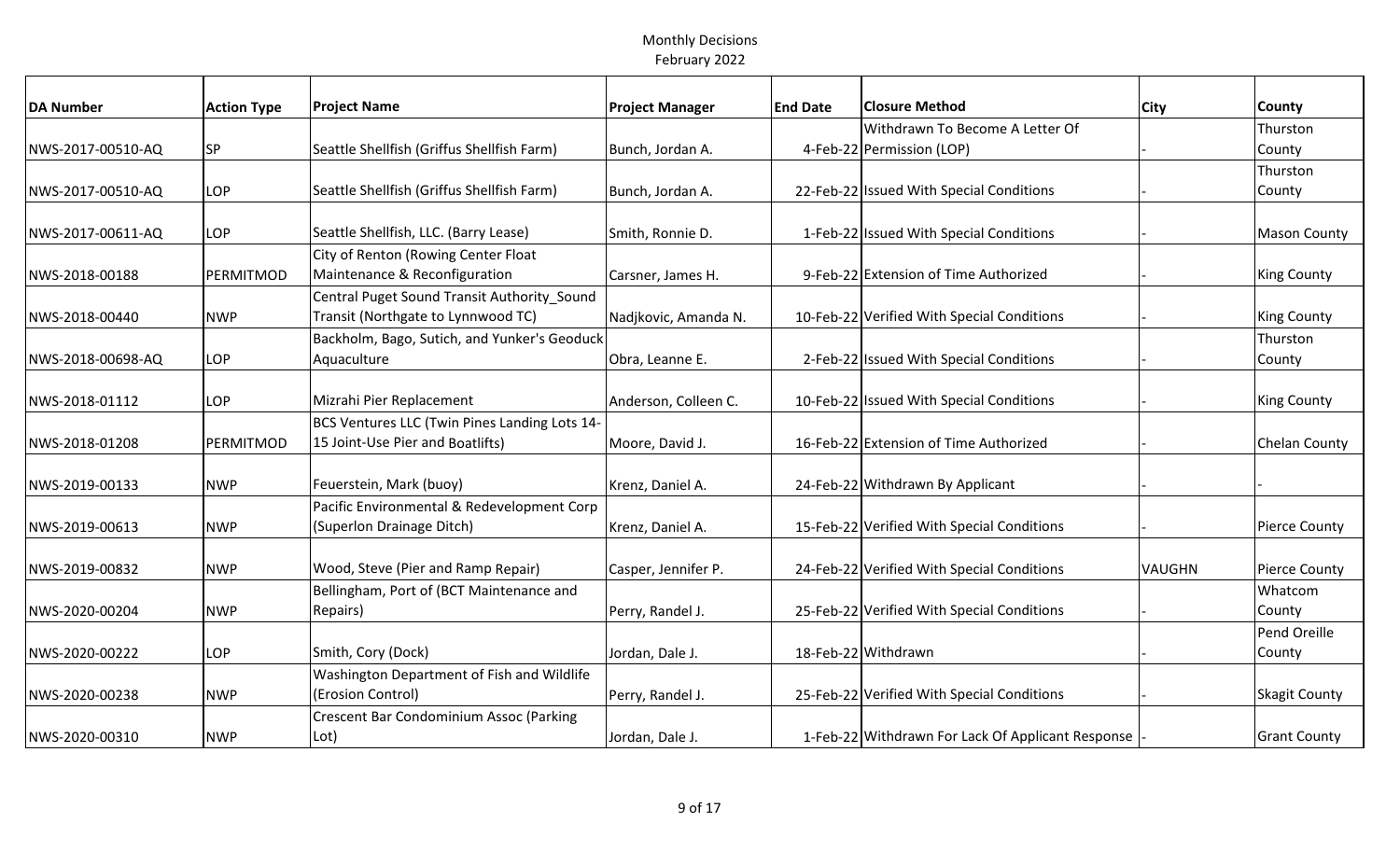| <b>DA Number</b>   | <b>Action Type</b> | <b>Project Name</b>                           | <b>Project Manager</b> | <b>End Date</b> | <b>Closure Method</b>                        | <b>City</b> | <b>County</b>       |
|--------------------|--------------------|-----------------------------------------------|------------------------|-----------------|----------------------------------------------|-------------|---------------------|
|                    |                    |                                               |                        |                 |                                              |             |                     |
| NWS-2020-00347     | <b>NWP</b>         | Kirkland, City Of, PW (Shoreline Restoration) | Anderson, Colleen C.   |                 | 2-Feb-22 Verified With Special Conditions    |             | <b>King County</b>  |
|                    |                    | WA ST Dept of Transportation (SR9/ SR204      |                        |                 |                                              |             | Snohomish           |
| NWS-2020-00427-DOT | <b>NWP</b>         | Interchange Improvements Project)             | Lang, Jennifer W.      |                 | 18-Feb-22 Verified With Special Conditions   |             | County              |
| NWS-2020-00542     | <b>NWP</b>         | Lavington Lisa (Bulkhead Replacement)         | Stanford, Samantha M.  |                 | 1-Feb-22 Withdrawn                           |             | <b>Mason County</b> |
| NWS-2020-00542     | <b>NWP</b>         | Lavington Lisa (Bulkhead Replacement)         | Stanford, Samantha M.  |                 | 1-Feb-22 Withdrawn                           |             | <b>Mason County</b> |
|                    |                    | Terrell, Rick (Rivershore Drive Marina        |                        |                 |                                              |             |                     |
| NWS-2020-00635     | <b>COMPCERT</b>    | Maintenance Dredge)                           | Carnes, Evan G.        |                 | 16-Feb-22 Procedure Complete                 |             | <b>Clark County</b> |
|                    |                    | Golden Eagle Investments Ferndale LLLP (Land  |                        |                 |                                              |             | Whatcom             |
| NWS-2020-00684     | <b>NWP</b>         | Subdivision)                                  | Perry, Randel J.       |                 | 14-Feb-22 Verified With Special Conditions   |             | County              |
|                    |                    | Mountain View Property (Fender Piling         |                        |                 |                                              |             | Skamania            |
| NWS-2020-00786     | <b>NWP</b>         | Replacement)                                  | Carnes, Evan G.        |                 | 8-Feb-22 Verified Without Special Conditions |             | County              |
|                    |                    |                                               |                        |                 |                                              |             |                     |
| NWS-2020-00807     | <b>NWP</b>         | Talon Ballard Marine, LLC (Pier)              | Anderson, Colleen C.   |                 | 28-Feb-22 Verified With Special Conditions   |             | <b>King County</b>  |
|                    |                    | Pacific Shellfish Grays Harbor LLC, Grays     |                        |                 |                                              |             | <b>Grays Harbor</b> |
| NWS-2020-00831-AQ  | LOP                | Harbor-NCP                                    | Dailey, Samantha J.    |                 | 4-Feb-22 Issued With Special Conditions      |             | County              |
|                    |                    | Everett, City of (Rotary Park Boat Ramp Float |                        |                 |                                              |             | Snohomish           |
| NWS-2020-00847     | <b>NWP</b>         | Replacement)                                  | Werdick, Kelly M.      |                 | 3-Feb-22 Withdrawn                           |             | County              |
|                    |                    | Renton School District No. 403 (Renton        |                        |                 |                                              |             |                     |
| NWS-2020-00848     | <b>NWP</b>         | Elementary)                                   | Clinton, Brandon C.    |                 | 11-Feb-22 Verified With Special Conditions   |             | <b>King County</b>  |
|                    |                    |                                               |                        |                 |                                              |             | Jefferson           |
| NWS-2020-00984-AQ  | LOP                | Rock Point Oyster Co. Inc. (Walton / Dabob)   | Crosson, Steven B.     |                 | 1-Feb-22 Issued With Special Conditions      |             | County              |
|                    |                    | Town of Friday Harbor Wastewater Treatment    |                        |                 |                                              |             |                     |
| NWS-2020-01023     | <b>NWP</b>         | Department (Replace Outfall Structure)        | Casper, Jennifer P.    |                 | 23-Feb-22 Verified With Special Conditions   |             | San Juan County     |
|                    |                    | Oak Harbor, City of (F-dock Breakwater and    |                        |                 |                                              |             | Snohomish           |
| NWS-2020-01067     | <b>NWP</b>         | Marina Float Repairs)                         | Rogers, Kelsey N.      |                 | 15-Feb-22 Verified With Special Conditions   |             | County              |
|                    |                    |                                               |                        |                 |                                              |             |                     |
| NWS-2020-01087     | <b>NWP</b>         | Watermark Estate (pier replacement)           | Churchill, Jenae N.    |                 | 24-Feb-22 Verified With Special Conditions   |             | <b>Mason County</b> |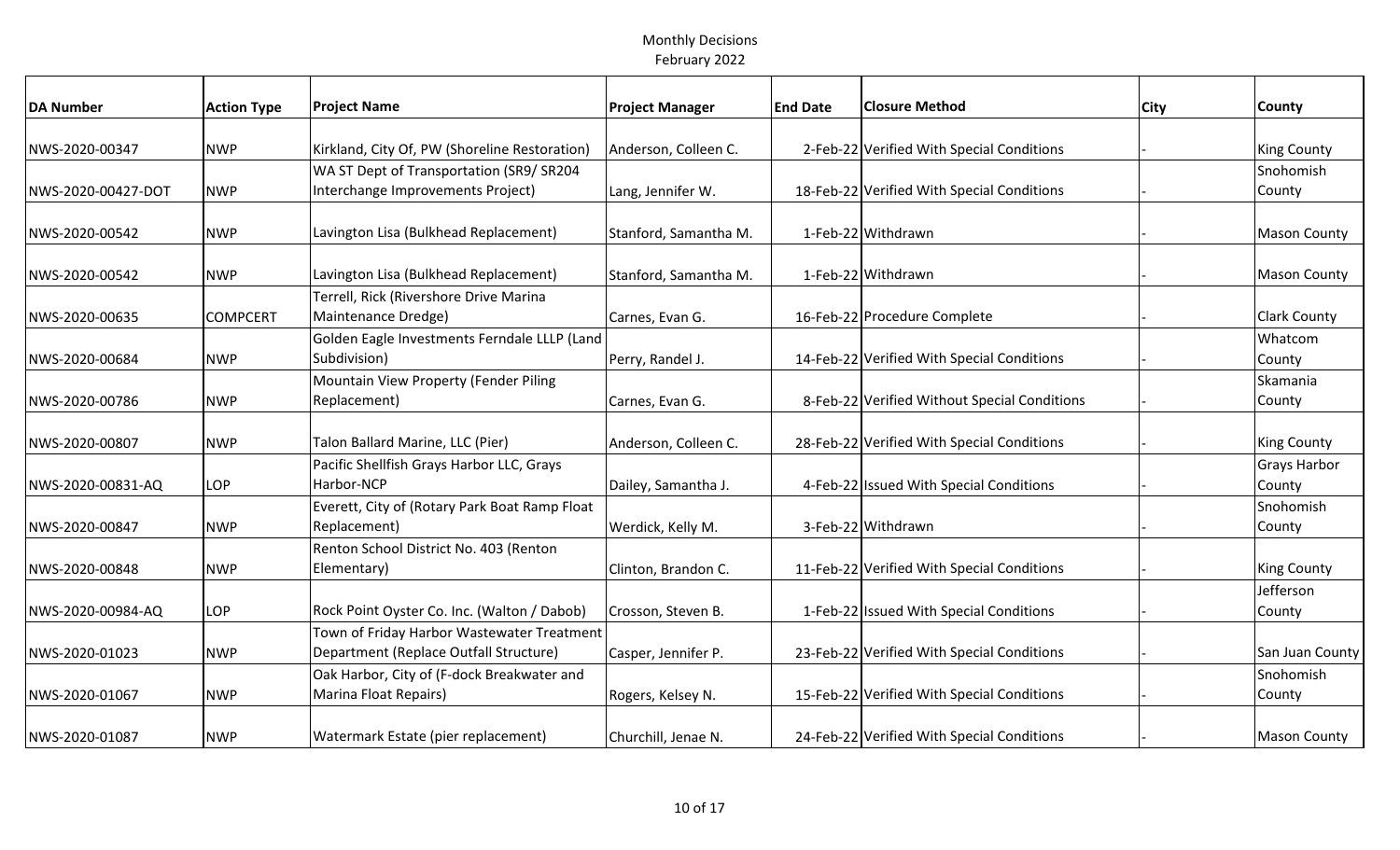| <b>DA Number</b>  | <b>Action Type</b> | <b>Project Name</b>                            | <b>Project Manager</b> | <b>End Date</b> | <b>Closure Method</b>                             | <b>City</b> | <b>County</b>        |
|-------------------|--------------------|------------------------------------------------|------------------------|-----------------|---------------------------------------------------|-------------|----------------------|
|                   |                    | Dobler, Chris and Gonzalo Fernandez            |                        |                 |                                                   |             |                      |
| NWS-2020-01090    | <b>NWP</b>         | (Residential Pier Replacement)                 | Lang, Jennifer W.      |                 | 23-Feb-22 Verified With Special Conditions        |             | Pierce County        |
|                   |                    |                                                |                        |                 |                                                   |             |                      |
| NWS-2020-01152    | <b>NWP</b>         | <b>Haven Development Corporation</b>           | Carsner, James H.      |                 | 15-Feb-22 Verified With Special Conditions        |             | Clark County         |
|                   |                    | Washington State Seafood LLC (Kitsap Oyster    |                        |                 | Withdrawn To Become A Letter Of                   |             |                      |
| NWS-2020-01157-AQ | <b>SP</b>          | Farm East Parcels)                             | Smith, Ronnie D.       |                 | 18-Feb-22 Permission (LOP)                        |             | <b>Kitsap County</b> |
|                   |                    |                                                |                        |                 |                                                   |             | Thurston             |
| NWS-2020-01166    | <b>UNAUTHACT</b>   | CityOlympia-UnauthorizedFill                   | Clinton, Brandon C.    |                 | 25-Feb-22 Voluntary Restoration                   |             | County               |
|                   |                    |                                                |                        |                 |                                                   |             |                      |
| NWS-2020-01193-AQ | LOP                | North Bay Seafoods LLC, Van Dam                | Obra, Leanne E.        |                 | 4-Feb-22 Issued With Special Conditions           |             | <b>Mason County</b>  |
|                   |                    | BNSF Railway Company (BNSF Bridge 0050-        |                        |                 |                                                   |             |                      |
| NWS-2020-01239    | <b>NWP</b>         | 0070.0 Replacement Project)                    | Moore, David J.        |                 | 3-Feb-22 Withdrawn By Applicant                   |             | <b>Skagit County</b> |
|                   |                    |                                                |                        |                 |                                                   |             |                      |
| NWS-2021-00074    | <b>NWP</b>         | Plambeck, Suzanne (Piling Repair)              | Werdick, Kelly M.      |                 | 22-Feb-22 Verified With Special Conditions        |             | <b>King County</b>   |
|                   |                    | 9421 Graham LLC (Amber House Apartments        |                        |                 |                                                   |             |                      |
| NWS-2021-00143    | <b>NWP</b>         | and Kimberly Estates Developments)             | Churchill, Jenae N.    |                 | 10-Feb-22 Verified With Special Conditions        |             | <b>Pierce County</b> |
|                   |                    | Okanogan County Public Works (Bridge           |                        |                 |                                                   |             | Okanogan             |
| NWS-2021-00195    | <b>NWP</b>         | Replacement)                                   | Jordan, Dale J.        |                 | 1-Feb-22 Withdrawn                                |             | County               |
|                   |                    |                                                |                        |                 |                                                   |             |                      |
| NWS-2021-00201    | <b>NWP</b>         | Warren, Geoff (Rip Rap)                        | Stanford, Samantha M.  |                 | 23-Feb-22 Withdrawn                               | Hoodsport   | <b>Mason County</b>  |
|                   |                    |                                                |                        |                 |                                                   |             |                      |
| NWS-2021-00201    | <b>NWP</b>         | Warren, Geoff (Rip Rap)                        | Stanford, Samantha M.  |                 | 23-Feb-22 Withdrawn                               | Hoodsport   | <b>Mason County</b>  |
|                   |                    |                                                |                        |                 |                                                   |             | Snohomish            |
| NWS-2021-00278-AQ | <b>UNAUTHACT</b>   | Skagit Bay Shellfish- Boettner Lease           | Davis, Jaimee W.       |                 | 2-Feb-22 After The Fact Permit Initiated          |             | County               |
|                   |                    |                                                |                        |                 |                                                   |             |                      |
| NWS-2021-00283    | <b>NWP</b>         | City of Enumclaw (Boise Creek Restoration)     | Lang, Jennifer W.      |                 | 22-Feb-22 Withdrawn To Become A Standard Permit   |             | <b>King County</b>   |
|                   |                    | Washington Water Trust (Irrigation System      |                        |                 |                                                   |             |                      |
| NWS-2021-00293    | <b>NWP</b>         | Replacement)                                   | Jordan, Dale J.        |                 | 7-Feb-22 Withdrawn For Lack Of Applicant Response |             | Chelan County        |
|                   |                    | Waterfront II LLC & Bel Lago (Pier & Shoreline |                        |                 |                                                   |             |                      |
| NWS-2021-00360    | <b>LOP</b>         | Replacement)                                   | Anderson, Colleen C.   |                 | 28-Feb-22 Issued With Special Conditions          |             | <b>King County</b>   |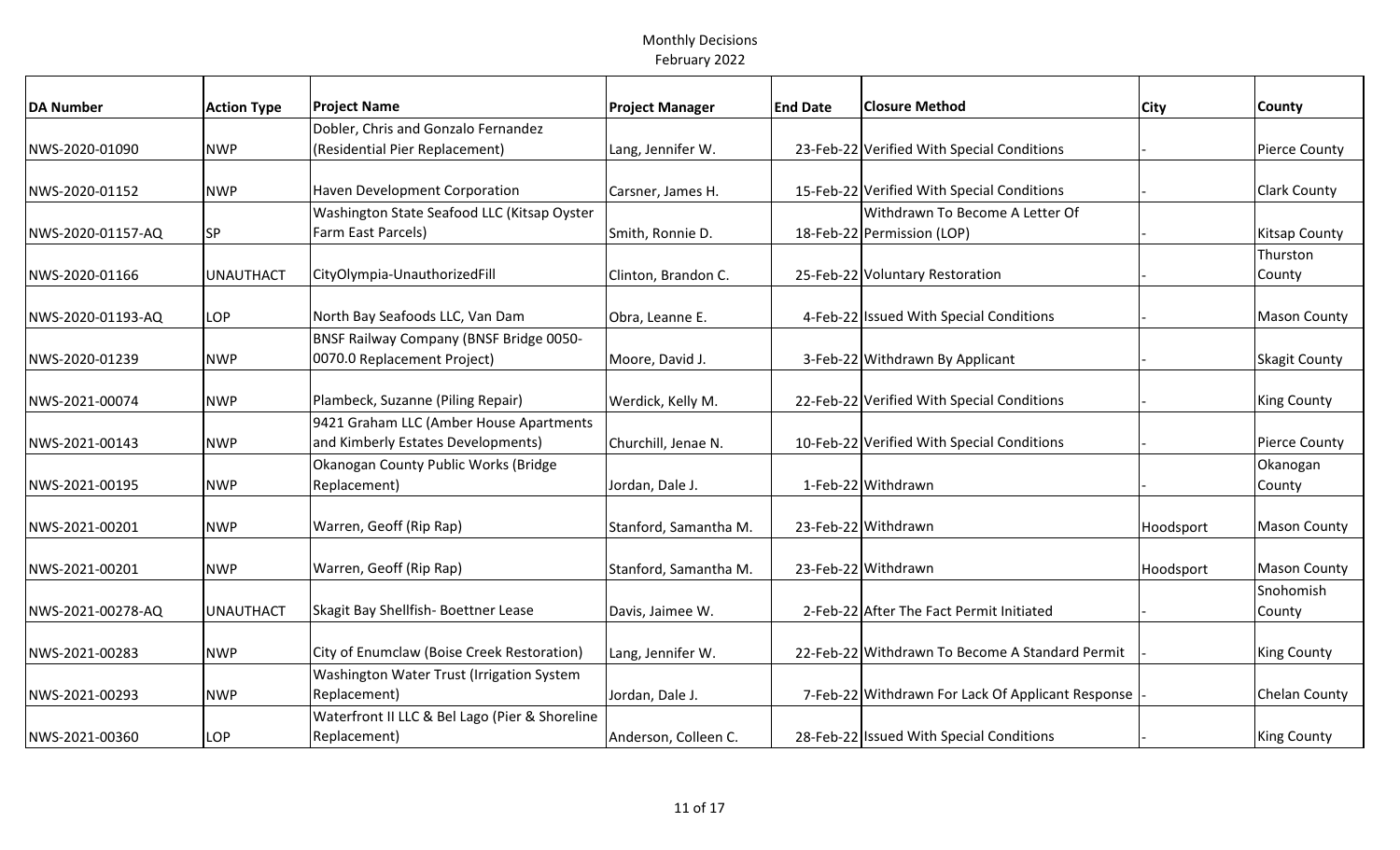| <b>DA Number</b> | <b>Action Type</b> | <b>Project Name</b>                                                         | <b>Project Manager</b> | <b>End Date</b> | <b>Closure Method</b>                             | <b>City</b> | County                 |
|------------------|--------------------|-----------------------------------------------------------------------------|------------------------|-----------------|---------------------------------------------------|-------------|------------------------|
|                  |                    | Waterfront II LLC & Bel Lago (Pier & Shoreline                              |                        |                 |                                                   |             |                        |
| NWS-2021-00360   | <b>NWP</b>         | Replacement)                                                                | Anderson, Colleen C.   |                 | 28-Feb-22 Verified With Special Conditions        |             | <b>King County</b>     |
|                  |                    | Waterfront II LLC & Bel Lago (Pier & Shoreline                              |                        |                 |                                                   |             |                        |
| NWS-2021-00360   | <b>NWP</b>         | Replacement)                                                                | Anderson, Colleen C.   |                 | 25-Feb-22 Withdrawn                               |             | <b>King County</b>     |
| NWS-2021-00373   | <b>NWP</b>         | <b>Warren Company (Bulkhead)</b>                                            | Rogers, Kelsey N.      |                 | 17-Feb-22 Verified With Special Conditions        |             | <b>King County</b>     |
| NWS-2021-00373   | <b>NWP</b>         | Warren Company (Bulkhead)                                                   | Rogers, Kelsey N.      |                 | 17-Feb-22 Verified With Special Conditions        |             | <b>King County</b>     |
|                  |                    | (Wenatchee to Crescent Bay Underwater Fiber                                 |                        |                 |                                                   |             |                        |
| NWS-2021-00377   | <b>SP</b>          | Cable)                                                                      | Jordan, Dale J.        |                 | 1-Feb-22 Withdrawn For Lack Of Applicant Response |             |                        |
|                  |                    | Mason's Resort (Piling Replacement and                                      |                        |                 |                                                   |             |                        |
| NWS-2021-00440   | <b>NWP</b>         | <b>Breakwater Repair)</b>                                                   | Sanguinetti, Pamela A. |                 | 11-Feb-22 Verified With Special Conditions        |             | <b>Clallam County</b>  |
|                  |                    | Mason's Resort (Piling Replacement and                                      |                        |                 |                                                   |             |                        |
| NWS-2021-00440   | <b>NPR</b>         | <b>Breakwater Repair)</b>                                                   | Sanguinetti, Pamela A. |                 | 11-Feb-22 Activity Not Regulated                  |             | Clallam County         |
|                  |                    | Spokane County Public Works (Forker Road                                    |                        |                 |                                                   |             |                        |
| NWS-2021-00446   | <b>NWP</b>         | <b>Culvert Replacement</b>                                                  | Jordan, Dale J.        |                 | 7-Feb-22 Withdrawn For Lack Of Applicant Response |             | Spokane County         |
| NWS-2021-00451   | <b>NWP</b>         | Franz, Ron & Carmella (Dock, Piling, Float)                                 | Churchill, Jenae N.    |                 | 17-Feb-22 Verified With Special Conditions        |             | Pierce County          |
| NWS-2021-00453   | <b>NWP</b>         | <b>Ferox Properties Inc</b>                                                 | Carsner, James H.      |                 | 16-Feb-22 Verified With Special Conditions        |             | Clark County           |
|                  |                    | Western Federal Lands Highway Division                                      |                        |                 |                                                   |             |                        |
| NWS-2021-00622   | <b>NWP</b>         | (Dickey Creek Bridge Replacement)                                           | Churchill, Jenae N.    |                 | 10-Feb-22 Verified With Special Conditions        |             | <b>Kittitas County</b> |
| NWS-2021-00622   | <b>NWP</b>         | Western Federal Lands Highway Division<br>(Dickey Creek Bridge Replacement) | Churchill, Jenae N.    |                 | 10-Feb-22 Verified With Special Conditions        |             | <b>Kittitas County</b> |
|                  |                    |                                                                             |                        |                 |                                                   |             |                        |
| NWS-2021-00625   | <b>PREAPPCONS</b>  | Whelan, Mike                                                                | Carnes, Evan G.        |                 | 17-Feb-22 Permit Requirement Unknown              |             | Pacific County         |
|                  |                    | Falls Debris Barrier Coating and Cathodic                                   |                        |                 | Withdrawn To Become A General Permit              |             |                        |
| NWS-2021-00640   | <b>SP</b>          | Protection)                                                                 | Guy, Danette L.        |                 | 7-Feb-22 (RGP, PGP, NWP)                          |             | Lewis County           |
|                  |                    |                                                                             |                        |                 |                                                   |             | Whatcom                |
| NWS-2021-00708   | <b>NWP</b>         | Chambers, Kevin (Culvert Replacement)                                       | Perry, Randel J.       |                 | 15-Feb-22 Verified With Special Conditions        |             | County                 |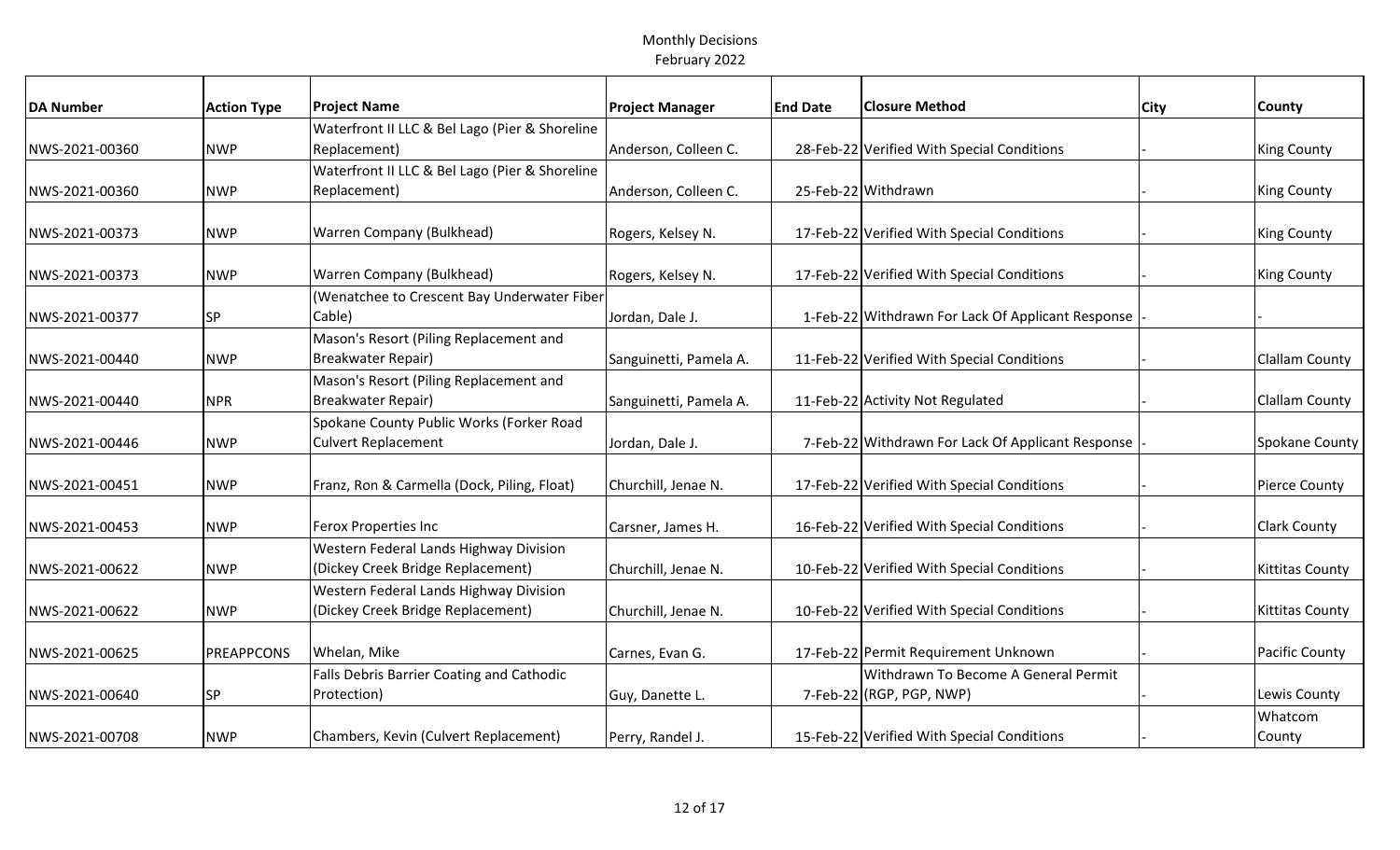| <b>DA Number</b>  | <b>Action Type</b> | <b>Project Name</b>                            | <b>Project Manager</b> | <b>End Date</b> | <b>Closure Method</b>                        | <b>City</b> | County               |
|-------------------|--------------------|------------------------------------------------|------------------------|-----------------|----------------------------------------------|-------------|----------------------|
|                   |                    | D.D. DeNotta Wild Shellfish Farm (North Hood   |                        |                 |                                              |             |                      |
| NWS-2021-00724-AQ | LOP                | Canal)                                         | Sentner, Thomas F.     |                 | 10-Feb-22 Issued With Special Conditions     |             | <b>Kitsap County</b> |
|                   |                    | Kimmey, Michael (Boatlift and Float            |                        |                 |                                              |             |                      |
| NWS-2021-00725    | <b>NWP</b>         | Replacement)                                   | Anderson, Colleen C.   |                 | 28-Feb-22 Verified With Special Conditions   |             | <b>King County</b>   |
|                   |                    | Kimmey, Michael (Boatlift and Float            |                        |                 |                                              |             |                      |
| NWS-2021-00725    | <b>NWP</b>         | Replacement)                                   | Anderson, Colleen C.   |                 | 28-Feb-22 Verified With Special Conditions   |             | <b>King County</b>   |
|                   |                    |                                                |                        |                 |                                              |             |                      |
| NWS-2021-00753-AQ | PERMITMOD          | Heckes Clams, Inc.                             | Smith, Ronnie D.       |                 | 22-Feb-22 Permit Modified                    |             | Pacific County       |
|                   |                    | D.D. DeNotta Wild Shellfish Farm (Walker       |                        |                 |                                              |             |                      |
| NWS-2021-00756-AQ | LOP                | Lease)                                         | Sentner, Thomas F.     |                 | 4-Feb-22 Issued With Special Conditions      |             | <b>Kitsap County</b> |
|                   |                    |                                                |                        |                 |                                              |             |                      |
| NWS-2021-00757    | <b>LOP</b>         | Dayley Broc & Kristin (Boatlift Project)       | Churchill, Jenae N.    |                 | 11-Feb-22 Issued Without Special Conditions  |             | Chelan County        |
|                   |                    |                                                |                        |                 |                                              |             |                      |
| NWS-2021-00772    | <b>NWP</b>         | <b>100C LLC</b>                                | Moore, David J.        |                 | 17-Feb-22 Withdrawn                          |             | <b>Benton County</b> |
|                   |                    |                                                |                        |                 |                                              |             |                      |
| NWS-2021-00786-AQ | LOP                | Sound Fresh Clams and Oysters                  | Finn, Fairfax K.       |                 | 25-Feb-22 Issued With Special Conditions     |             | <b>Mason County</b>  |
|                   |                    | Hudgins, David and Kelly (Boat Lift and        |                        |                 |                                              |             |                      |
| NWS-2021-00804    | <b>RGP</b>         | Mooring Buoy)                                  | Churchill, Jenae N.    |                 | 8-Feb-22 Verified Without Special Conditions |             | Chelan County        |
|                   |                    | Hudgins, David and Kelly (Boat Lift and        |                        |                 |                                              |             |                      |
| NWS-2021-00804    | <b>NWP</b>         | Mooring Buoy)                                  | Churchill, Jenae N.    |                 | 8-Feb-22 Verified Without Special Conditions |             | Chelan County        |
|                   |                    | Olympia, City of (Grass Lake Nature Park Trail |                        |                 |                                              |             | Thurston             |
| NWS-2021-00836    | <b>NPR</b>         | (GLNP)Development                              | Clinton, Brandon C.    |                 | 10-Feb-22 Activity Not Regulated             |             | County               |
|                   |                    |                                                |                        |                 |                                              |             |                      |
| NWS-2021-00840    | <b>RGP</b>         | Hoyt, John (Pier, Boatlift)                    | Churchill, Jenae N.    |                 | 8-Feb-22 Verified Without Special Conditions |             | Chelan County        |
|                   |                    |                                                |                        |                 |                                              |             |                      |
| NWS-2021-00840    | <b>NWP</b>         | Hoyt, John (Pier, Boatlift)                    | Churchill, Jenae N.    |                 | 8-Feb-22 Verified Without Special Conditions |             | Chelan County        |
|                   |                    |                                                |                        |                 |                                              |             |                      |
| NWS-2021-00853-AQ | LOP                | <b>Station House</b>                           | Obra, Leanne E.        |                 | 2-Feb-22 Issued With Special Conditions      |             | Pacific County       |
|                   |                    | Clark Public Utilities (JD Request Heye Meyer  |                        |                 |                                              |             |                      |
| NWS-2021-00860    | <b>NWP</b>         | Substation)                                    | Carsner, James H.      |                 | 25-Feb-22 Verified With Special Conditions   |             | <b>Clark County</b>  |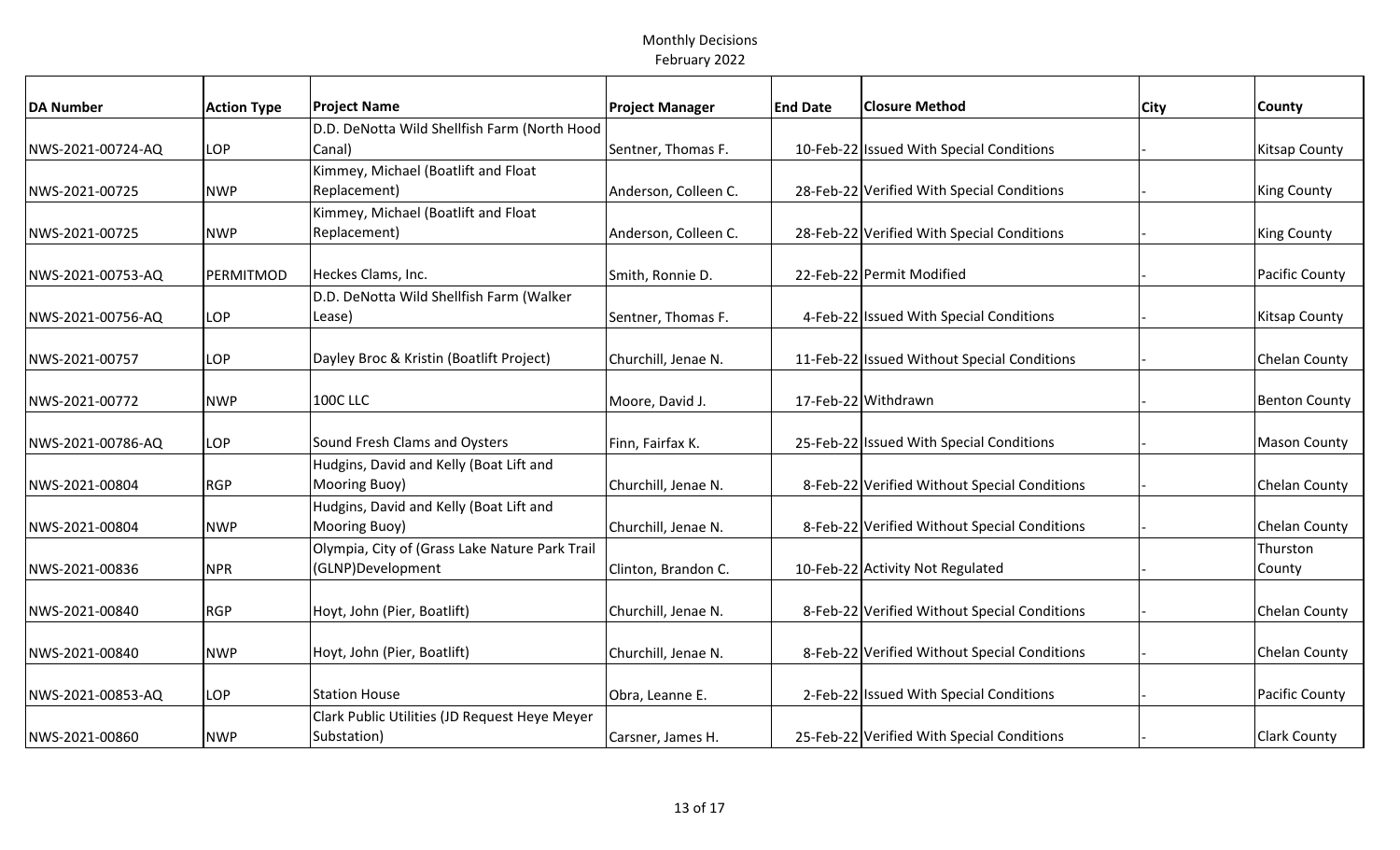| <b>DA Number</b>  | <b>Action Type</b> | <b>Project Name</b>                            | <b>Project Manager</b> | <b>End Date</b> | <b>Closure Method</b>                           | City         | County                 |
|-------------------|--------------------|------------------------------------------------|------------------------|-----------------|-------------------------------------------------|--------------|------------------------|
|                   |                    | Rhodes, James Jr (Pier Replacement and Boat    |                        |                 |                                                 |              |                        |
| NWS-2021-00883    | <b>LOP</b>         | Lift)                                          | Anderson, Colleen C.   |                 | 10-Feb-22 Issued With Special Conditions        |              | <b>King County</b>     |
|                   |                    | Grays Harbor County Public Works (Garrard      |                        |                 |                                                 |              | Grays Harbor           |
| NWS-2021-00905    | <b>NWP</b>         | Creek Road Realignment)                        | Carnes, Evan G.        |                 | 1-Feb-22 Verified With Special Conditions       |              | County                 |
|                   |                    |                                                |                        |                 |                                                 |              |                        |
| NWS-2021-00956    | PREAPPCONS         | <b>BPA</b> (Transmission Line)                 | Sanguinetti, Pamela A. |                 | 9-Feb-22 Permit Required                        |              |                        |
|                   |                    |                                                |                        |                 |                                                 |              |                        |
| NWS-2021-00989    | <b>NWP</b>         | Nicholson Scott (Pier Repair)                  | Nadjkovic, Amanda N.   |                 | 15-Feb-22 Verified With Special Conditions      |              | <b>King County</b>     |
|                   |                    |                                                |                        |                 |                                                 |              |                        |
| NWS-2021-00989    | <b>LOP</b>         | Nicholson Scott (Pier Repair)                  | Nadjkovic, Amanda N.   |                 | 15-Feb-22 Issued With Special Conditions        |              | <b>King County</b>     |
|                   |                    | Stillaguamish Tribe of Indians (Rotary Screw   |                        |                 |                                                 |              | Snohomish              |
| NWS-2021-00995    | <b>NWP</b>         | Trap)                                          | Nadjkovic, Amanda N.   |                 | 10-Feb-22 Verified With Special Conditions      | Stanwood     | County                 |
|                   |                    | (Coleman Creek River Mile 4.3 Stream &         |                        |                 |                                                 |              |                        |
| NWS-2021-01014    | <b>NWP</b>         | <b>Riparian Enhancements)</b>                  | Churchill, Jenae N.    |                 | 23-Feb-22 Verified With Special Conditions      |              | <b>Kittitas County</b> |
|                   |                    |                                                |                        |                 | Withdrawn To Become A Letter Of                 |              |                        |
| NWS-2021-01042    | <b>NWP</b>         | Hamlin, Whit (Dock)                            | Rogers, Kelsey N.      |                 | 2-Feb-22 Permission (LOP)                       |              | <b>King County</b>     |
|                   |                    |                                                |                        |                 |                                                 |              |                        |
| NWS-2021-01046    | <b>NPR</b>         | Brown-Fitzgerald, Eileen (Bulkhead)            | Rogers, Kelsey N.      |                 | 25-Feb-22 Activity Not Regulated                | Oak Harbor   | <b>Island County</b>   |
|                   |                    |                                                |                        |                 |                                                 |              |                        |
| NWS-2021-01058-AQ | LOP                | <b>SPARO Aquatics</b>                          | Lee, Rory W.           |                 | 15-Feb-22 Withdrawn To Become A Standard Permit |              | <b>Pierce County</b>   |
|                   |                    |                                                |                        |                 | Withdrawn To Become A General Permit            |              |                        |
| NWS-2021-01062    | <b>NPR</b>         | Hatsukami Tom (Pier Repair)                    | Rogers, Kelsey N.      |                 | $2$ -Feb-22 (RGP, PGP, NWP)                     |              | <b>King County</b>     |
|                   |                    |                                                |                        |                 |                                                 |              |                        |
| NWS-2021-01074    | LOP                | Govindaraju Naga (Boat Lift)                   | Anderson, Colleen C.   |                 | 7-Feb-22 Issued With Special Conditions         |              | <b>King County</b>     |
|                   |                    | Creek Restoration: 24th to 30th Streets, Phase |                        |                 |                                                 |              | Whatcom                |
| NWS-2021-01082    | <b>NWP</b>         |                                                | Perry, Randel J.       |                 | 3-Feb-22 Withdrawn                              |              | County                 |
|                   |                    | Mount Vernon School District #320 (Land        |                        |                 |                                                 |              |                        |
| NWS-2021-01084    | <b>NWP</b>         | Development)                                   | Nadjkovic, Amanda N.   |                 | 22-Feb-22 Withdrawn To Become A Standard Permit | Mount Vernon | <b>Skagit County</b>   |
|                   |                    | Shoreline, City of, Public Works (Stormwater   |                        |                 |                                                 |              |                        |
| NWS-2021-01090    | <b>NWP</b>         | Repair)                                        | Krenz, Daniel A.       |                 | 4-Feb-22 Withdrawn By Applicant                 | Shoreline    | <b>King County</b>     |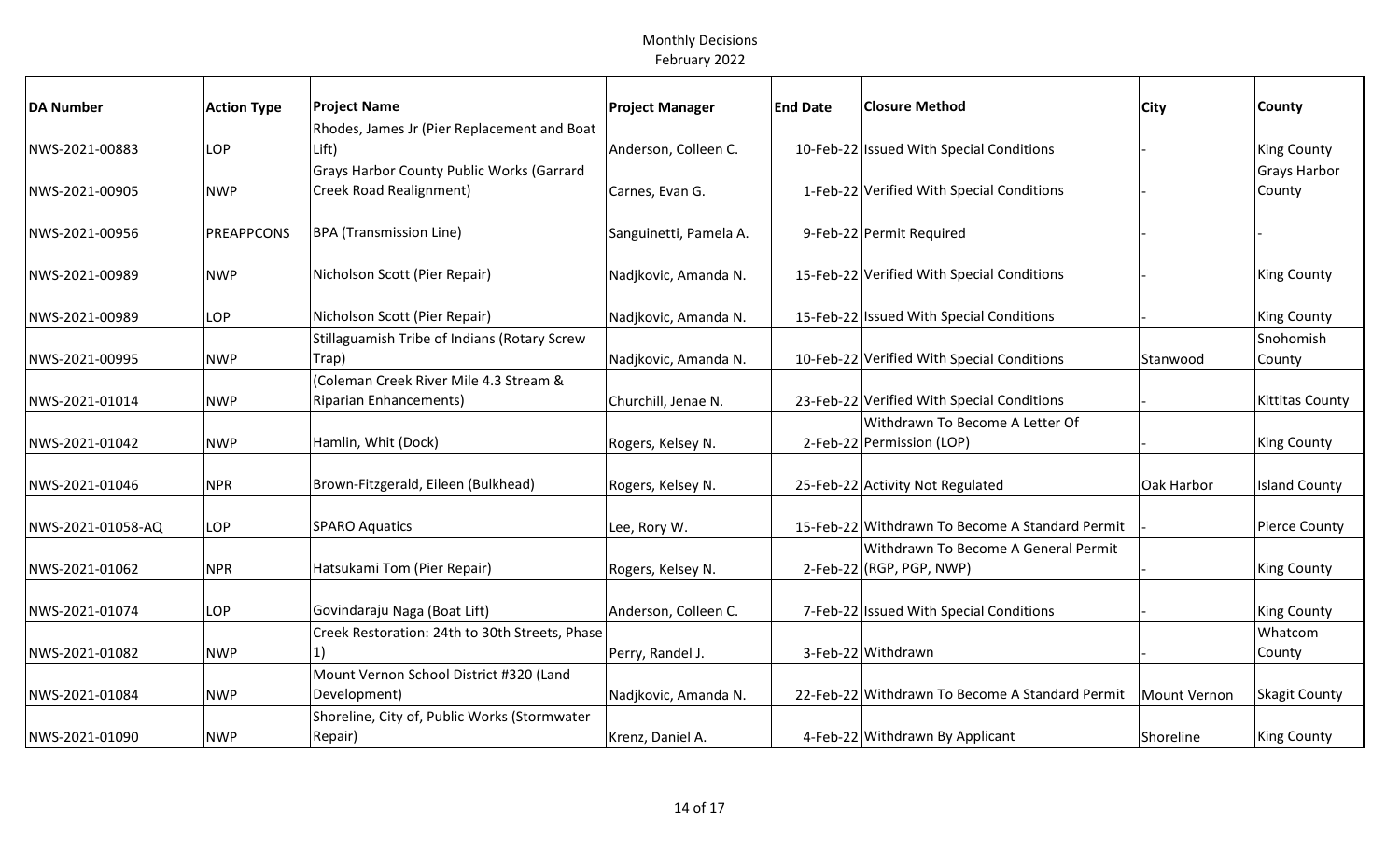| <b>DA Number</b> | <b>Action Type</b> | <b>Project Name</b>                          | <b>Project Manager</b> | <b>End Date</b> | <b>Closure Method</b>                        | City             | County                |
|------------------|--------------------|----------------------------------------------|------------------------|-----------------|----------------------------------------------|------------------|-----------------------|
|                  |                    |                                              |                        |                 |                                              |                  | Whatcom               |
| NWS-2021-01093   | <b>NWP</b>         | Aliotti Construction LLC (Dock Repair)       | Perry, Randel J.       |                 | 25-Feb-22 Verified With Special Conditions   |                  | County                |
|                  |                    |                                              |                        |                 |                                              |                  |                       |
| NWS-2021-01094   | <b>NWP</b>         | City of Longview (46th Avenue Improvement)   | Guy, Danette L.        |                 | 4-Feb-22 Verified With Special Conditions    |                  | Cowlitz County        |
|                  |                    |                                              |                        |                 |                                              |                  |                       |
| NWS-2021-01112   | LOP                | Miller, Rob (Dock)                           | Anderson, Colleen C.   |                 | 11-Feb-22 Issued With Special Conditions     | Lake Forest Park | <b>King County</b>    |
|                  |                    | Macaulay Creek Flood Control District        |                        |                 |                                              |                  | Whatcom               |
| NWS-2021-01116   | <b>NWP</b>         | (Sediment Trap Cleanout)                     | Perry, Randel J.       |                 | 17-Feb-22 Verified With Special Conditions   |                  | County                |
|                  |                    |                                              |                        |                 |                                              |                  |                       |
| NWS-2021-01139   | <b>NWP</b>         | Harris, Joseph (Maintenance)                 | Churchill, Jenae N.    |                 | 8-Feb-22 Verified Without Special Conditions | Chelan           | Chelan County         |
|                  |                    | Davido Consulting Group, LLC (Emergency      |                        |                 |                                              |                  |                       |
| NWS-2021-01157   | <b>PREAPPCONS</b>  | <b>Bulkhead Repair)</b>                      | Rogers, Kelsey N.      |                 | 18-Feb-22 No Permit Required                 | Camano Island    | <b>Island County</b>  |
|                  |                    | Seattle Iron & Metals Corporation (Emergency |                        |                 |                                              |                  |                       |
| NWS-2021-01160   | <b>PREAPPCONS</b>  | Float Repair)                                | Rogers, Kelsey N.      |                 | 2-Feb-22 Permit Required                     | Seattle          | <b>King County</b>    |
|                  |                    | Chelan County Natural Resource Department    |                        |                 |                                              |                  |                       |
| NWS-2021-01177   | <b>NWP</b>         | (Trail Re-route)                             | Churchill, Jenae N.    |                 | 23-Feb-22 Verified With Special Conditions   |                  | Chelan County         |
|                  |                    | Chelan County Natural Resource Department    |                        |                 |                                              |                  |                       |
| NWS-2021-01184   | <b>NWP</b>         | (Culvert)                                    | Churchill, Jenae N.    |                 | 23-Feb-22 Verified With Special Conditions   | Leavenworth      | Chelan County         |
|                  |                    |                                              |                        |                 |                                              |                  |                       |
| NWS-2022-00005   | <b>OUTRCH</b>      | <b>General Outreach</b>                      | <b>NWS UNASSIGNED</b>  |                 | 24-Feb-22 Procedure Complete                 |                  |                       |
|                  |                    |                                              |                        |                 |                                              |                  |                       |
| NWS-2022-00005   | <b>OUTRCH</b>      | General Outreach                             | <b>NWS UNASSIGNED</b>  |                 | 23-Feb-22 Procedure Complete                 |                  |                       |
|                  |                    | Whispering Meadows Properties, LLC (Slough   |                        |                 |                                              |                  | Whatcom               |
| NWS-2022-00023   | <b>NWP</b>         | Restoration)                                 | Perry, Randel J.       |                 | 2-Feb-22 Withdrawn By Applicant              | Nooksack         | County                |
|                  |                    | Jamestown S'Klallam Tribe (Dike Removal and  |                        |                 |                                              |                  |                       |
| NWS-2022-00033   | <b>PREAPPCONS</b>  | Restoration)                                 | Sanguinetti, Pamela A. |                 | 2-Feb-22 Permit Required                     |                  | <b>Clallam County</b> |
|                  |                    |                                              |                        |                 |                                              |                  |                       |
| NWS-2022-00037   | LOP                | Double D Vineyards LLC (boatlifts)           | Moore, David J.        |                 | 18-Feb-22 Issued With Special Conditions     |                  | Douglas County        |
|                  |                    | Grays Harbor, Port of (Westport Marina       |                        |                 |                                              |                  | Grays Harbor          |
| NWS-2022-00040   | <b>NWP</b>         | Floating Dock 21 Repairs)                    | Carnes, Evan G.        |                 | 7-Feb-22 Verified With Special Conditions    | Westport         | County                |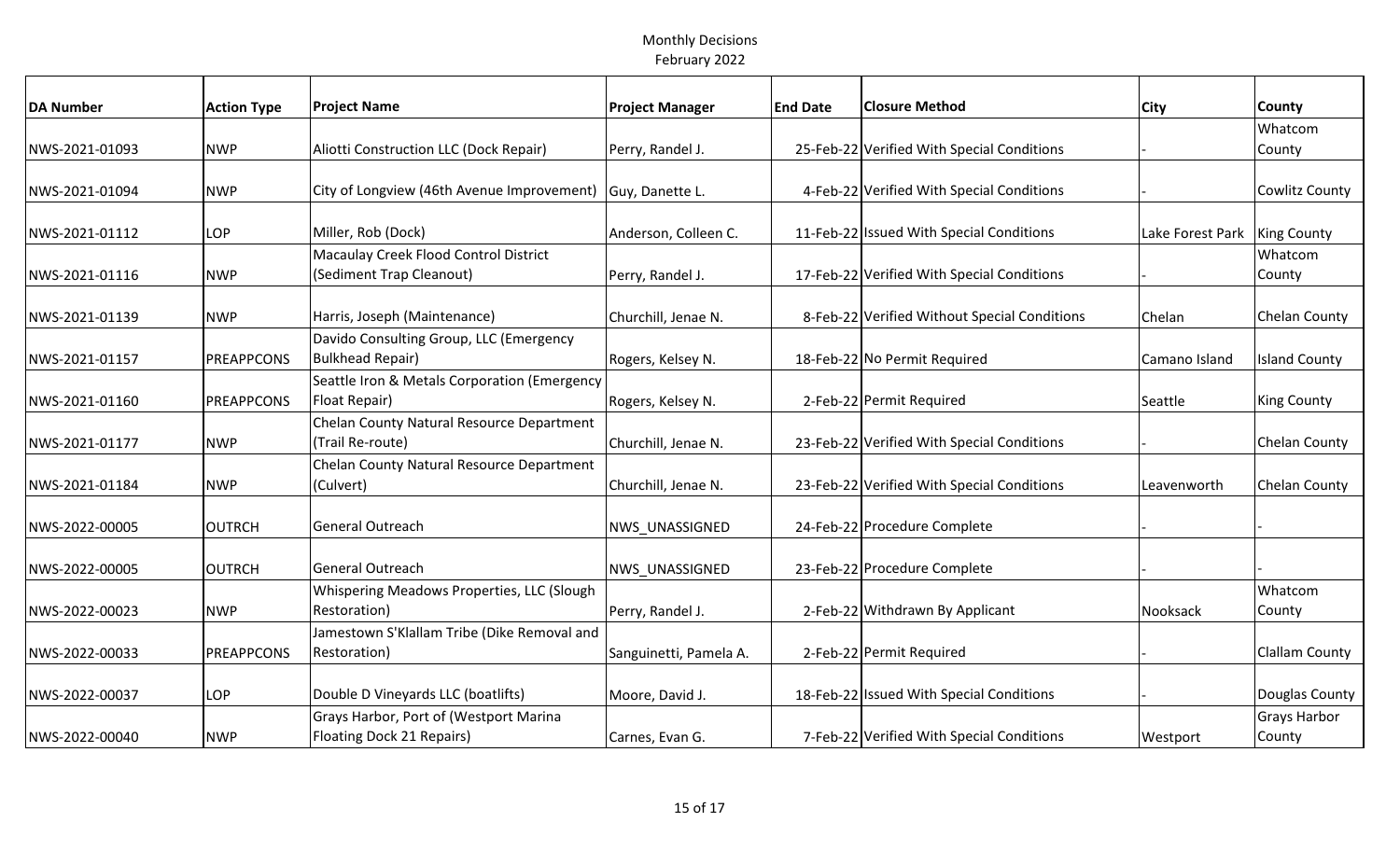| <b>DA Number</b> | <b>Action Type</b> | <b>Project Name</b>                                              | <b>Project Manager</b> | <b>End Date</b> | <b>Closure Method</b>                         | <b>City</b> | County               |
|------------------|--------------------|------------------------------------------------------------------|------------------------|-----------------|-----------------------------------------------|-------------|----------------------|
|                  |                    |                                                                  |                        |                 |                                               |             |                      |
| NWS-2022-00044   | <b>LOP</b>         | St Jean, Mike (Boat Lift)                                        | Moore, David J.        |                 | 18-Feb-22 Issued With Special Conditions      | Orondo      | Douglas County       |
|                  |                    | D.D. DeNotta Wild Shellfish Farm (Central                        |                        |                 |                                               |             |                      |
| NWS-2022-00045   | <b>LOP</b>         | Hood Canal)                                                      | Sentner, Thomas F.     |                 | 4-Feb-22 Issued With Special Conditions       |             | Kitsap County        |
|                  |                    | <b>Commission (Stuart Island Moorage</b>                         |                        |                 | Withdrawn To Become A Letter Of               |             |                      |
| NWS-2022-00056   | <b>NWP</b>         | Improvements)                                                    | Casper, Jennifer P.    |                 | 1-Feb-22 Permission (LOP)                     |             | San Juan County      |
|                  |                    | Friends of the San Juans (Eelgrass Protection                    |                        |                 |                                               |             |                      |
| NWS-2022-00063   | LOP                | Buoy)                                                            | Casper, Jennifer P.    |                 | 10-Feb-22 Withdrawn                           |             | San Juan County      |
|                  |                    | D.D. DeNotta Wild Shellfish Farm (Hood Canal                     |                        |                 |                                               |             |                      |
| NWS-2022-00068   | LOP                | Entrance)                                                        | Sentner, Thomas F.     |                 | 8-Feb-22 Issued With Special Conditions       |             | <b>Kitsap County</b> |
|                  |                    |                                                                  |                        |                 |                                               |             |                      |
| NWS-2022-00089   | PREAPPCONS         | Seattle Iron & Metals Corp (Debris Removal)                      | Rogers, Kelsey N.      |                 | 1-Feb-22 No Permit Required                   |             | <b>King County</b>   |
|                  |                    | Hudson, Kenneth (Residential Land                                |                        |                 |                                               |             | Whatcom              |
| NWS-2022-00090   | <b>NWP</b>         | Development)                                                     | Perry, Randel J.       |                 | 11-Feb-22 Verified With Special Conditions    | Blaine      | County               |
|                  |                    | WA State Department of Ecology (Sediment                         |                        |                 |                                               |             |                      |
| NWS-2022-00091   | <b>NWP</b>         | Sampling)                                                        | Perry, Randel J.       |                 | 25-Feb-22 Verified With Special Conditions    |             | Pierce County        |
|                  |                    | Northwest Pipeline Co. (Tributary to Salzer                      |                        |                 |                                               |             |                      |
| NWS-2022-00103   | PREAPPCONS         | Creek Pipeline Exposure)                                         | Carnes, Evan G.        |                 | 2-Feb-22 Permit Required                      |             |                      |
|                  |                    | Kennewick, City of (Columbia Park East Boat                      |                        |                 | Withdrawn Due To No Permit Required           |             |                      |
| NWS-2022-00109   | <b>NWP</b>         | Launch)                                                          | Moore, David J.        | 16-Feb-22 (NPR) |                                               |             | <b>Benton County</b> |
|                  |                    | Kennewick, City of (Columbia Park East Boat                      |                        |                 |                                               |             |                      |
| NWS-2022-00109   | <b>NPR</b>         | Launch)                                                          | Moore, David J.        |                 | 16-Feb-22 Activity Not Regulated              |             | <b>Benton County</b> |
|                  |                    |                                                                  |                        |                 |                                               |             |                      |
| NWS-2022-00115   | <b>NWP</b>         | Spokane County (Sunset Hwy Bridge Removal)   Moore, David J.     |                        |                 | 14-Feb-22 Verified With Special Conditions    |             | Spokane County       |
|                  |                    |                                                                  |                        |                 |                                               |             | Wahkiakum            |
| NWS-2022-00121   | <b>NWP</b>         | USCG (Deep River Derelict Barge Spill)                           | Guy, Danette L.        |                 | 14-Feb-22 Verified Without Special Conditions | Rosburg     | County               |
|                  |                    |                                                                  |                        |                 | Withdrawn To Become A Letter Of               |             |                      |
| NWS-2022-00125   | <b>NPR</b>         | Groenewegen, Bruce (Beach Access Tram)                           | Rogers, Kelsey N.      |                 | 10-Feb-22 Permission (LOP)                    |             | <b>Island County</b> |
|                  |                    |                                                                  |                        |                 |                                               |             |                      |
| NWS-2022-00129   | <b>NPR</b>         | Benton, Port of (Train Derailment Restoration)   Moore, David J. |                        |                 | 10-Feb-22 Activity Exempt                     |             | <b>Benton County</b> |